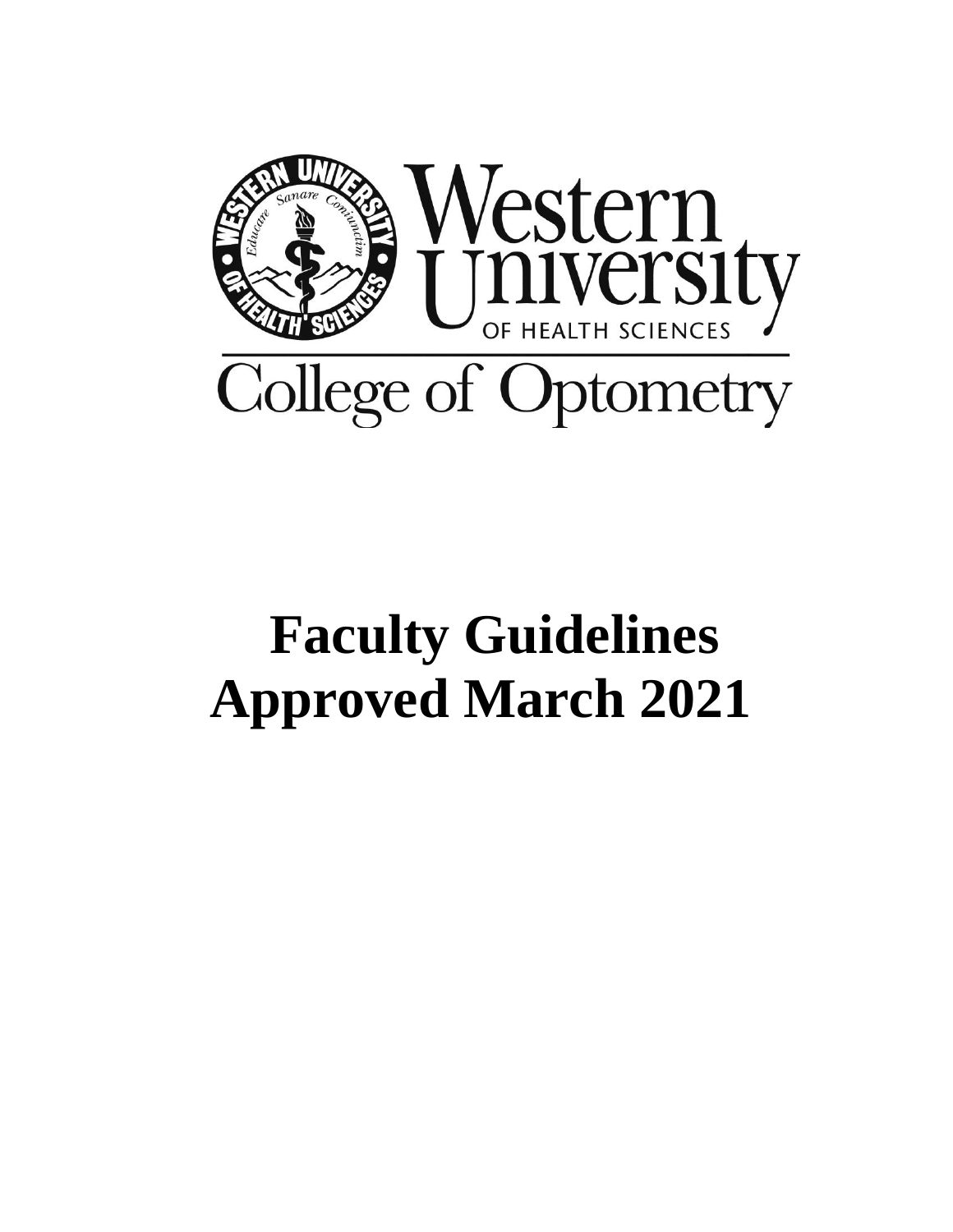# Contents

| A.             |                                                                                    |   |
|----------------|------------------------------------------------------------------------------------|---|
| <b>B.</b>      |                                                                                    |   |
| $\mathbf{C}$ . |                                                                                    |   |
| 1.             |                                                                                    |   |
| 2.             |                                                                                    |   |
| 3.             |                                                                                    |   |
| 4.             |                                                                                    |   |
| 5.             |                                                                                    |   |
| D.             | Representation to the University's Academic Senate and other University Committees | 9 |
| E.             |                                                                                    |   |
|                |                                                                                    |   |
|                |                                                                                    |   |
|                |                                                                                    |   |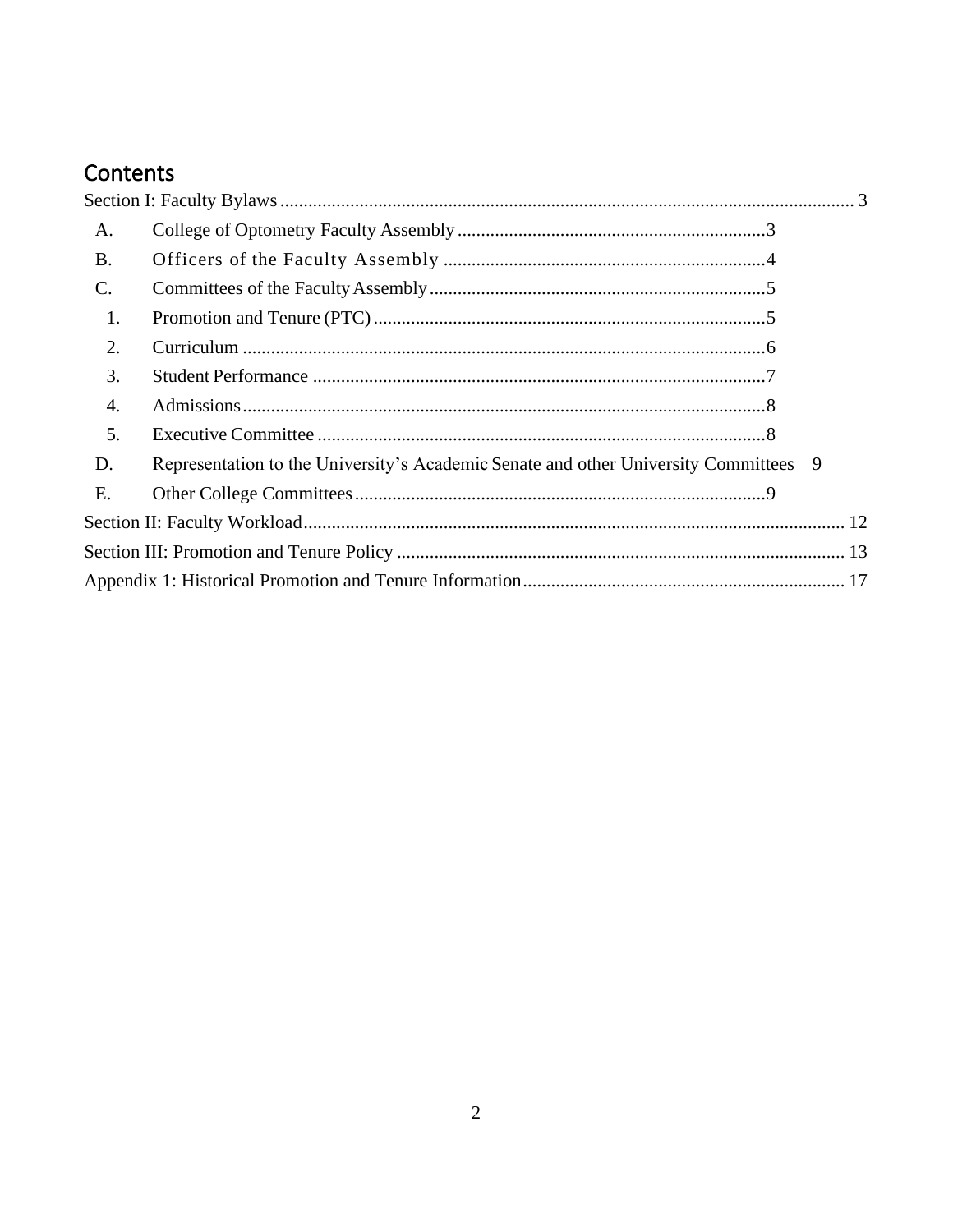# **Section I**: **Faculty Bylaws**

<span id="page-2-0"></span>The Western University of Health Sciences College of Optometry will adhere to the policies of WesternU as set forth in the University Faculty Handbook. Should any conflict arise between the policies and procedures contained in this document and the University Faculty Handbook, then the University Faculty Handbook prevails.

## **Faculty Responsibilities**

The faculty of the College of Optometry are responsible for the curriculum in accordance with University and College policies and procedures.

For Regular Faculty Members, the following professional areas of responsibility include but are not limited to:

- Contributing to the creation and revision of academic policies and procedures;
- Participating in the shared governance of the College and University;
- Developing, evaluating, and implementing academic programs;
- Developing, evaluating and implementing admission processes;
- Evaluating student performance;
- Determining requirements for graduation and recommendation of candidates; and
- Maintaining continued professional development.

# <span id="page-2-1"></span>**A. College of Optometry Faculty Assembly**

## **Responsibilities**

- The purpose of the Faculty Assembly is to provide an effective vehicle by which to focus on the educational mission of the College of Optometry, address the needs and concerns of its faculty, formulate positions on key issues representing faculty consensus, and make decisions within its delegated scope of authority.
- The College of Optometry Faculty Assembly is the voice of the Faculty and is the final word on Faculty positions for all matters brought forward from Standing Committees or Ad Hoc Committees and Task Forces that represent the faculty.
- The College of Optometry Faculty Assembly may amend these bylaws at any meeting of the Faculty when a quorum is present, by a two-thirds majority vote, provided that a written notice of the proposed amendment and a statement of the purpose and effect of the proposed amendment are distributed to each member of the Faculty at least seven business days prior to the meeting at which the amendment will be considered, or provided that the motion was originally presented at a previous faculty meeting. Approved changes will not be in effect until July  $1<sup>st</sup>$  of the subsequent academic year.

## Voting Membership

• All faculty who are employed by the College of Optometry and are eligible to vote in the Faculty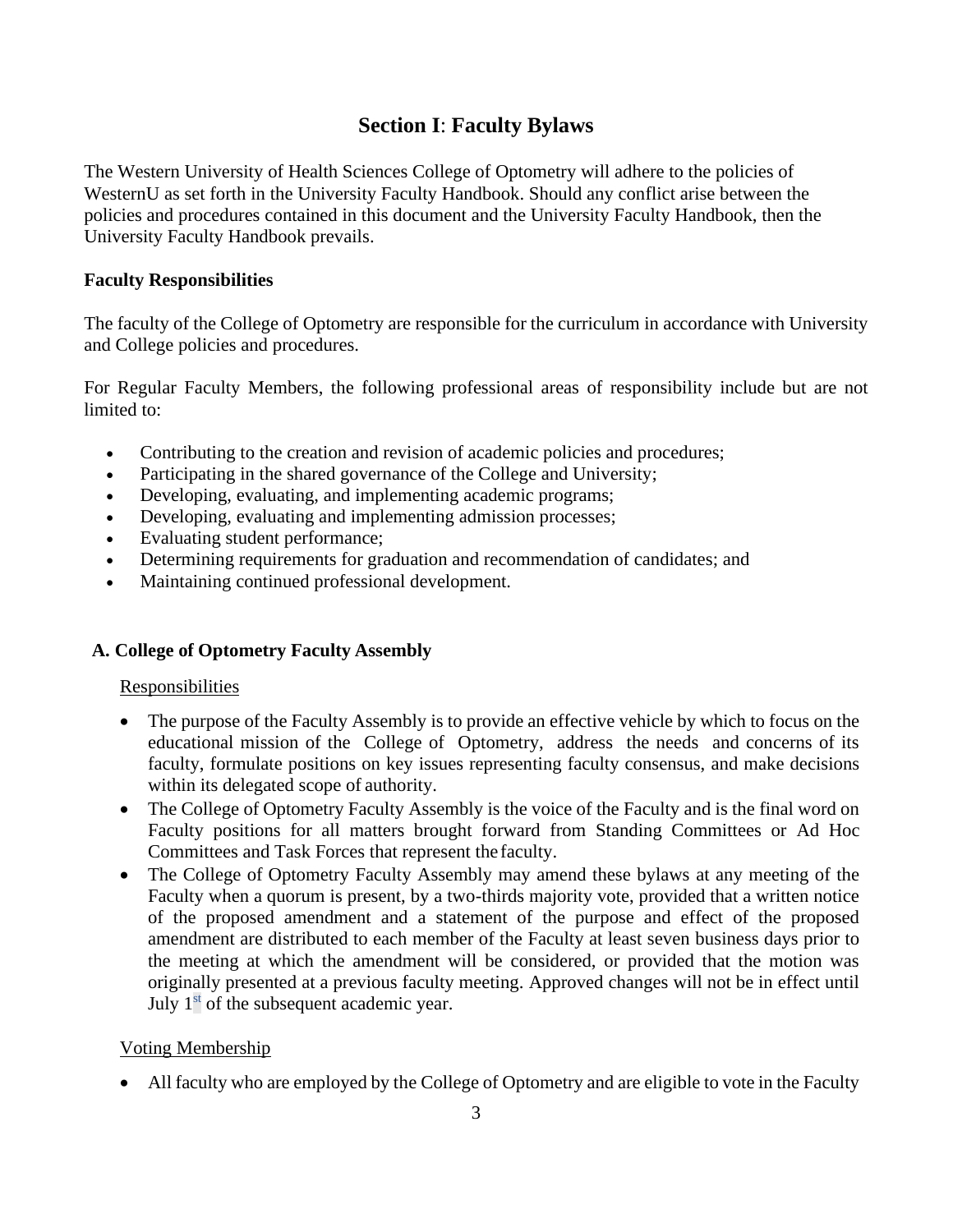Assembly of the University will have the right to vote in the College of Optometry Faculty Assembly and will be eligible to serve on standing committees and ad hoc task forces.

• A quorum of the College of Optometry Faculty Assembly shall require the presence of 50% or more of those eligible to vote; for electronic votes, a quorum is to be assumed since all voting faculty have the opportunity to participate.

#### Meetings of the Faculty Assembly

The Chair of the Faculty will preside over meetings of the Faculty Assembly. The Vice Chair will preside in the absence of the chair. Administrators, who are non-voting faculty, will ordinarily not attend meetings of the Faculty Assembly unless their presence is specifically requested. The Chair or Vice-Chair will arrange the dates, times, and venues of these meetings and notify the faculty in a timely manner. Additional meetings of the Assembly may be called by a written request from three voting members delivered to the Chair or Vice Chair. Resolutions before the Assembly will pass by simple majority of the votes cast. The Assembly has final approval on all proposals put forward by faculty committees. The Assembly and its Committees will create minutes of every official meeting. These minutes will be stored electronically and made accessible to all faculty.

### <span id="page-3-0"></span>**B. Officers of the Faculty Assembly**

A quorum of the Assembly shall elect by simple majority a Chair-Elect (to be called Vice Chair), who will serve a 2-year term. After a 2-year term, the Vice Chair will transition to the position of Chair. After a 2-year term as Chair, the Chair will transition to the position of Immediate Past Chair for an additional two years. If either the Vice Chair or Chair are unable to complete their term of service, an interim Vice Chair/Chair may be elected to complete the term. In the event that the Faculty Chair takes a leave of absence, an interim chair will be elected by the faculty for the duration of the leave.

#### Faculty Chair

The Faculty Chair will call and chair Faculty Assembly meetings and see that minutes of each meeting of the Faculty Assembly are taken and distributed to members of the Faculty Assembly in a timely manner. The Chair is the elected leader of the faculty and is responsible to provide effective communication between the faculty and the administration of the college and university. The Chair will not take over responsibility that administrators hold as related to committee regular procedures or special projects. The Chair also chairs the Executive Committee. The Chair and Vice Chair are ineligible to serve on any of the other standing committees.

#### Faculty Vice Chair

The Faculty Vice Chair represents the Chair where necessary, presides over meetings in the absence oftheChair, assistsin conductingAssembly business, and serves as a representative and spokesperson for the Faculty Assembly when and if asked by the Chair.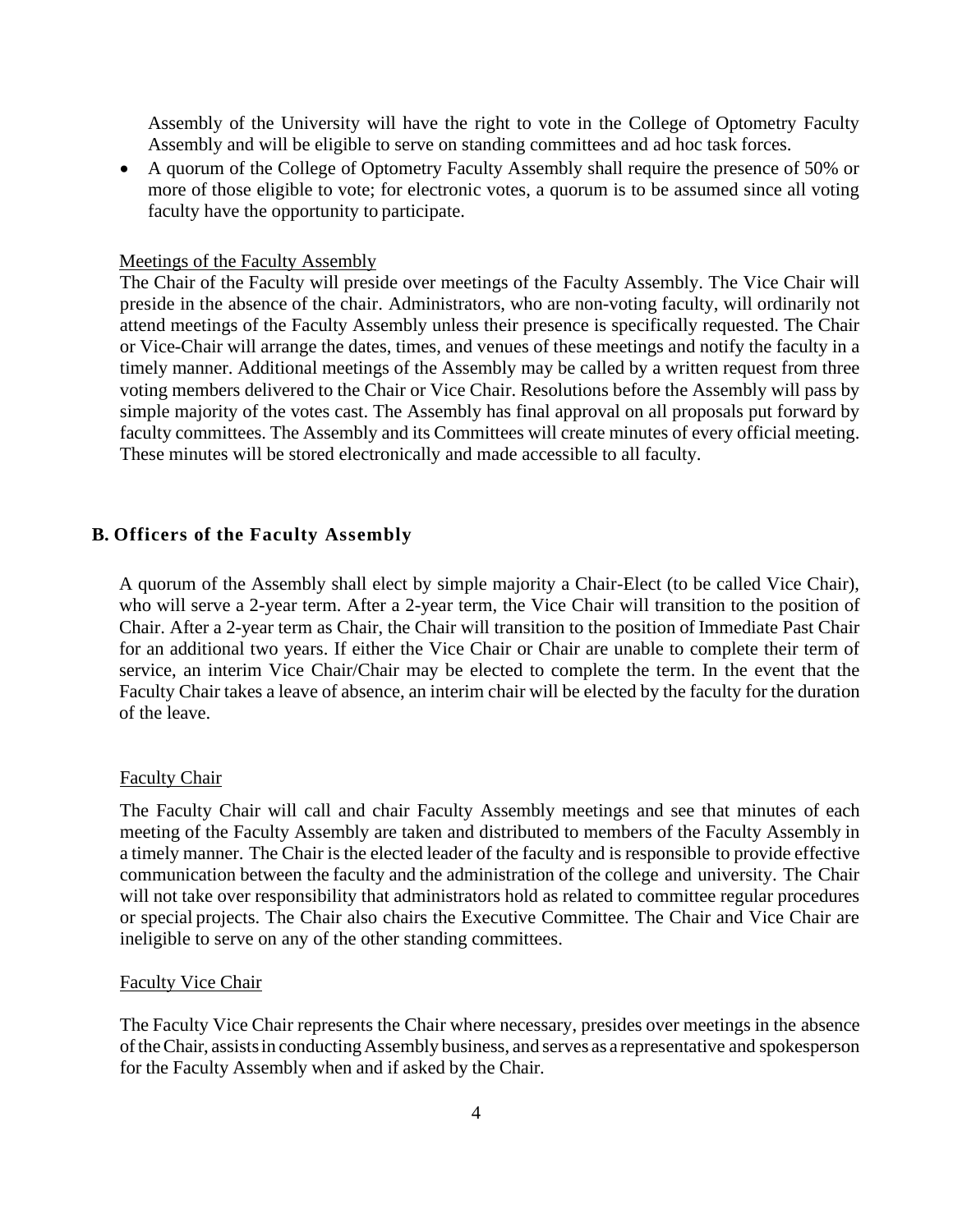### Faculty Immediate Past Chair

The Immediate Past Chair will serve as a consultant to the Faculty Chair. The Immediate Past Chair is responsible for administering annual elections for standing committees of the Faculty Assembly and will work with committees and faculty members to garner willing faculty who will be able to fulfill the needs of the committees. In the absence of an Immediate Past Chair, the Chair will be responsible for administering annual elections.

## <span id="page-4-0"></span>**C. Committees of the FacultyAssembly**

#### Overview of committee structure and governance

Faculty Assembly committees consist of five standing committees: 1) Promotion and Tenure, 2) Curriculum, 3) Admissions, 4) Student Performance, and 5) Executive.

A high level of faculty involvement is also presumed in a number of university, professional, administrative or ad hoc committees or task forces.

Each Standing Committee will be made up of faculty members elected by the faculty assembly or appointed by the administration. In the case that no faculty member runs for election to fill a committee vacancy, the Executive Committee, in consultation with the Dean, will appoint a member to fill a 1-year term on the committee. Members serve three- year, staggered terms which begin July 1 and end June 30.

If the term of service for any committee member or chair is temporarily or permanently interrupted, an interim may be elected (or appointed in the case of an appointed position) to fulfill the vacant term as needed.

For all committee decisions, the majority shall rule on any decision brought to a vote, with the decision defeated in the event of a tie vote.

Each standing committee adopts its own procedures that are to be reviewed and ratified by the Faculty Assembly before going into effect.

Standing committee chairs report and coordinate business for the faculty through the Faculty Chair.

## <span id="page-4-1"></span>**1. Promotion and Tenure (PTC)**

## Responsibilities

- Adhere to the processes and standards of evidence for promotion and tenure detailed in the University Faculty Handbook, Section II.M;
- Assess each candidate for promotion or tenure and make a recommendation to the Dean of the College of Optometry and University Provost as detailed in the University Faculty Handbook, Section II.M;
- The recommendation shall be a concise narrative. The summary will state the Committee's assessment of each candidate in the areas of teaching, scholarship, and service, with reference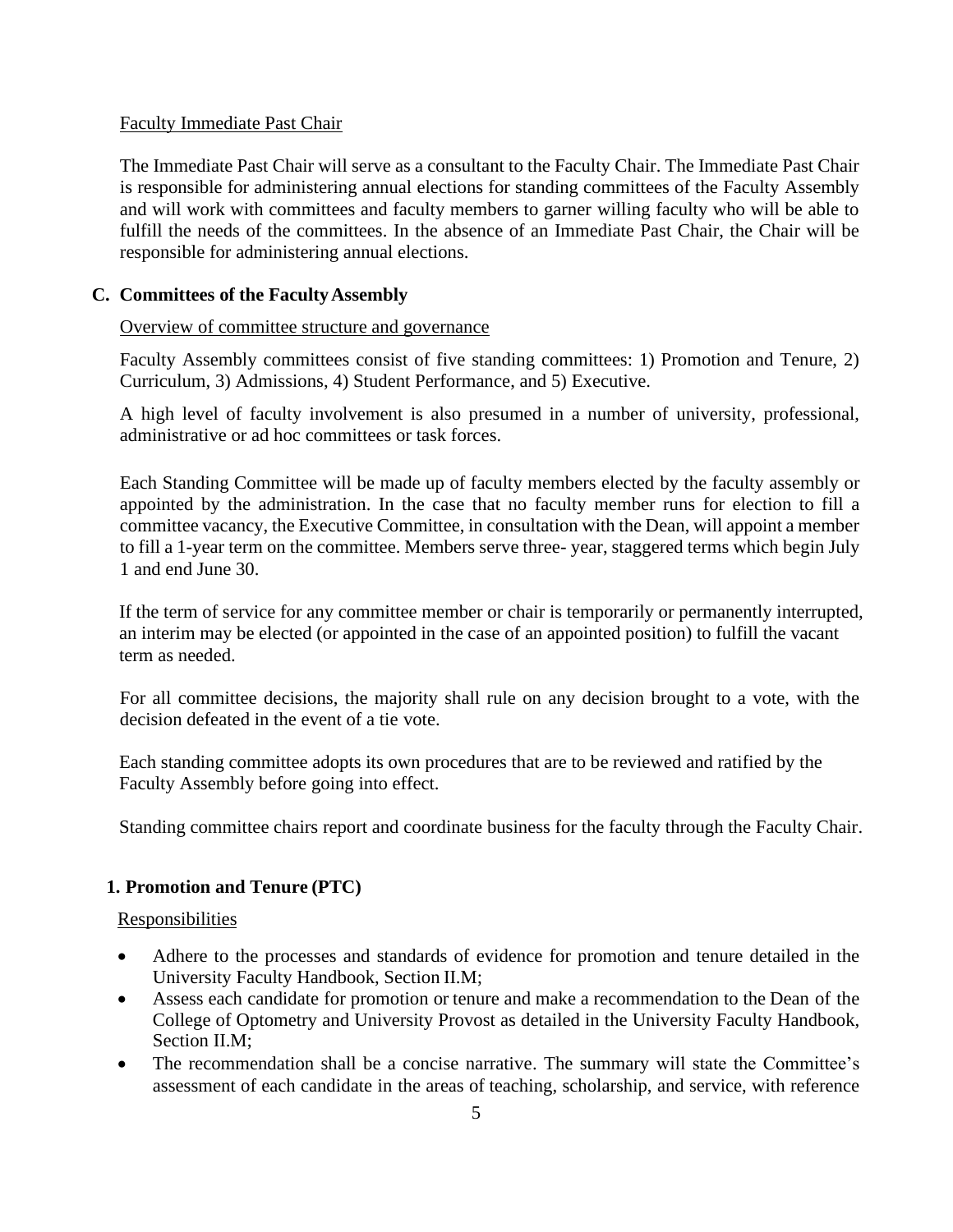to the standards;

- Review the application dossier of faculty at the time of the initial appointment to recommend rank, tenure or non-tenure track, and develop a promotion schedule for a regular faculty appointment. The PTC will provide a written recommendation to the College Dean and University Provost.
- Review and recommend changes in individual faculty position status, such as moves from tenure to non- tenure track or auxiliary to regular status.
- Review and recommend updates to College of Optometry policies pertaining to promotion and tenure as needed;
- Report to the College of Optometry Faculty Assembly regarding the Committee's activities and decisions.

# Membership

- The Committee will be made up of five f a culty elected members with the rank of associate professor or professor.
- A minimum of four faculty members are required for deliberations.

# <span id="page-5-0"></span>**2. Curriculum**

Responsibilities

- Provide oversight of the curriculum of the College of Optometry for all major curriculum changes, including, but not limited to:
	- o Change in credit hours for a course
	- o Curriculum mapping
	- o Change in the term the course is delivered
	- o Whenever substantial changes are made to a course's content
	- o Whenever major changes in content are moved from one course to another
	- o Determination of elective courses
	- o Determination of new courses
- Provide recommendations to the faculty on proposed major curricular changes and obtain faculty majority approval prior to implementation;
- Assure that all Institutional Learning Outcomes and Program Learning Outcomes are covered with sufficient depth and breadth (i.e., check for omissions);
- Assure that any content redundancies are eliminated or justified;
- Manage the sequencing of courses to assure appropriateness;
- Provide for coordination of the Optometry Curriculum with the curricula in the other WesternU Colleges, as appropriate;
- Provide feedback to course instructors on the effectiveness with which each course's Specific Learning Outcomes are being met by review of various Assessment Tools;
- Draft assessments of individual courses and the overall curriculum as needed;
- Assess proposals for new or elective courses and make recommendations as to their inclusion or exclusion to the Faculty Assembly;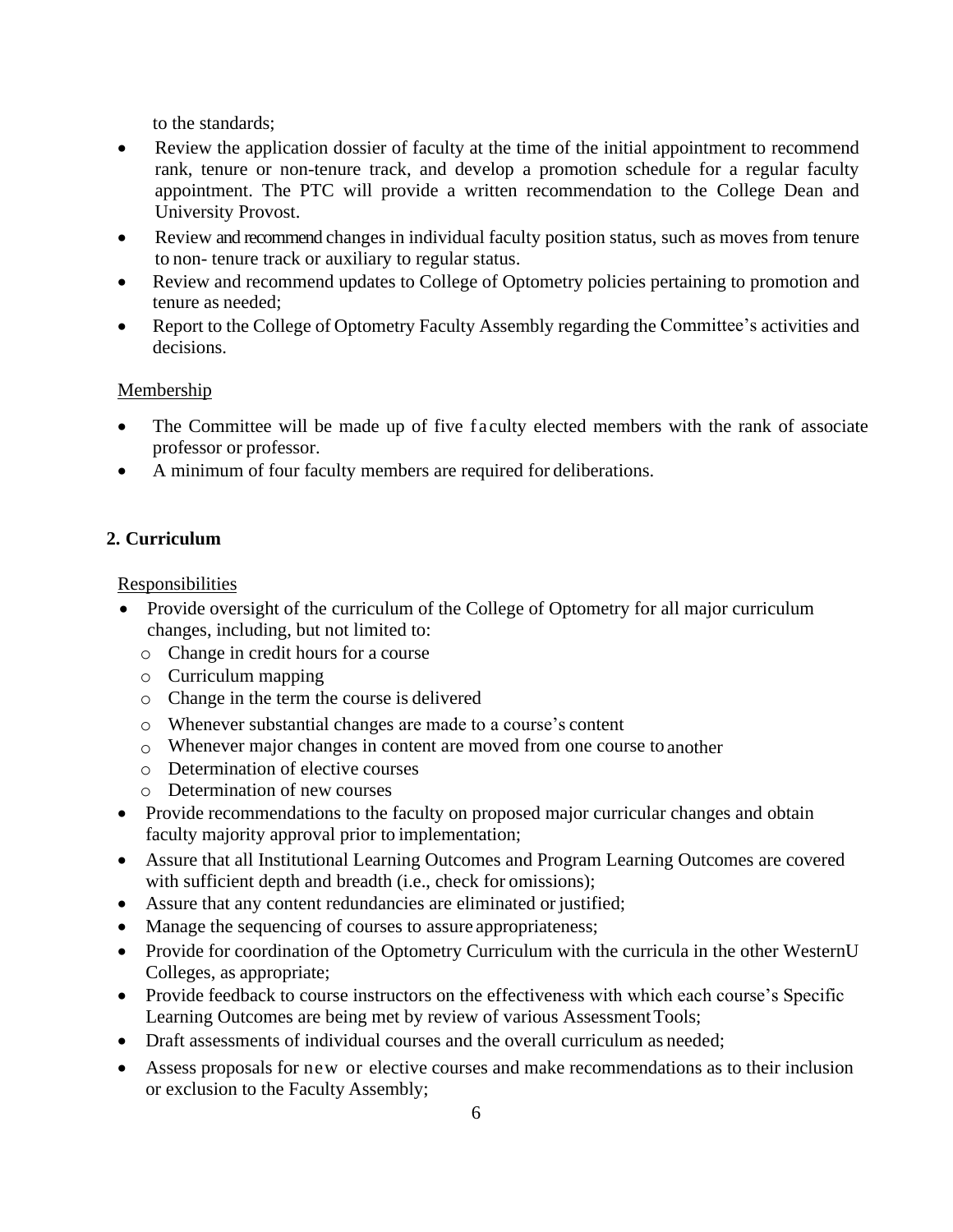- Coordinate curriculum efforts as needed with the Clinical Education Group
- Deal with other such matters as may arise throughout the year pertaining to the curriculum;
- Report to the College of Optometry Faculty Assembly regarding the committee's activities and decisions.

# **Membership**

- The committee will consist of five faculty elected members;
- The Associate Dean of Academic Affairs will serve as *ex-officio*, non-voting member;
- The Manager of Academic Programs will serve as *ex-officio*, non-voting member;
- Other *ad hoc* member(s), e.g. the Pumerantz library liaison to the College of Optometry and elected student curriculum representatives from each class year, will be invited to participate in the Curriculum Committee for ongoing review of the curriculum and/or other curricular elements, when their expertise is required; ad hoc members do not vote.

# <span id="page-6-0"></span>**3. Student Performance**

# **Responsibilities**

- Maintain academic, professional, and conduct standards within the College of Optometry;
- Develop and propose standards for dismissal, probation, good academic standing, based on gradepoint average, clinical performance, professional behavior, etc., to be included in the Catalog;
- Recommend students for academic promotion, probation, remediation, or dismissal from the College;
- Recommend students for academic or conduct suspension, medical and/or educational assessment;
- Follow University procedures for alleged violations of standards of academic integrity, professionalism, or student conduct;
- Report to the College of Optometry Faculty Assembly regarding the committee's activities and decisions;
- Determine students' eligibility for the NBEO Part 1 Examination for all who satisfactorily complete the eligibility requirements, as determined by the faculty;
- Recommend to the Faculty the awarding of the degree of Doctor of Optometry to all students who satisfactorily complete all requirements for graduation as stated in the College Catalog.

# **Membership**

- The committee will consist of three faculty elected members, and 2 faculty members appointed by the College Dean.
- One member of the Admission Committee serves as a liaison to the Student Performance Committee as an *ex-officio*, non-voting member.
- The Dean shall appoint a student affairs professional from the College Administration to serve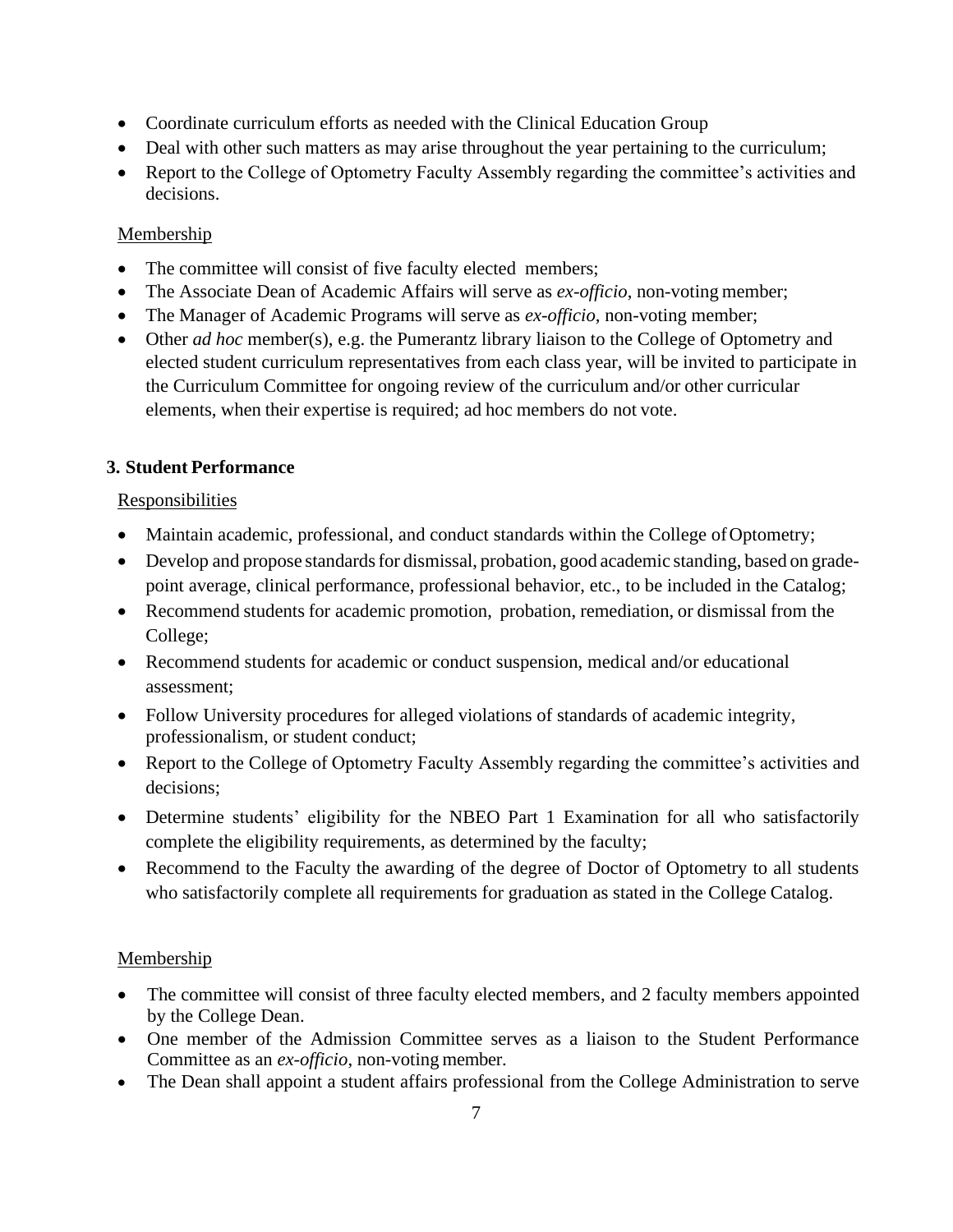as an *ex-officio*, non-voting member.

- Ad hoc members, such as a member of the Admission Committee, may be invited to participate in the Student Performance Committee when their input is needed; ad hoc members do not vote.
- A minimum of four faculty members are required for deliberations.

## <span id="page-7-0"></span>**4. Admissions**

## **Responsibilities**

- Set admissions criteria:
- Analyze relationships between admissions criteria and academic outcomes to identify the most efficient predictors of successful performance by students in the College of Optometry;
- Participate in the review and selection process of potential students;
- Contribute to student recruitment efforts;
- Make a formal recommendation of acceptance status;
- Report to the College of Optometry Faculty Assembly regarding the committee's activities and decisions.

# Membership

- The committee will consist of five faculty elected members;
- One member of the Student Performance Committee serves as liaison to the Admissions Committee as an *ex officio*, non-votingmember.
- A minimum of three faculty members are required for deliberations.

# <span id="page-7-1"></span>**5. Executive Committee**

# Responsibilities

- Serve as an appeals committee for instances in which proposals of the various standing committees are in conflict;
- Exercise oversight of these By-Laws and other faculty governance documents, such as the Faculty Guidelines of the College of Optometry;
- Report to the Faculty Assembly of the College of Optometry regarding the committee's activities and decisions.
- Nominate faculty for appointed positions as outlined in these bylaws, in addition to other positions that arise at the request of the faculty body or administration
- Advise the college dean on other faculty committee appointments external to the college.

# Membership

• The Chairs of the four standing committees, the Faculty Vice-Chair, the Immediate Past Faculty Chair, and the Faculty Chair, who will also serve as Chair of the Executive Committee.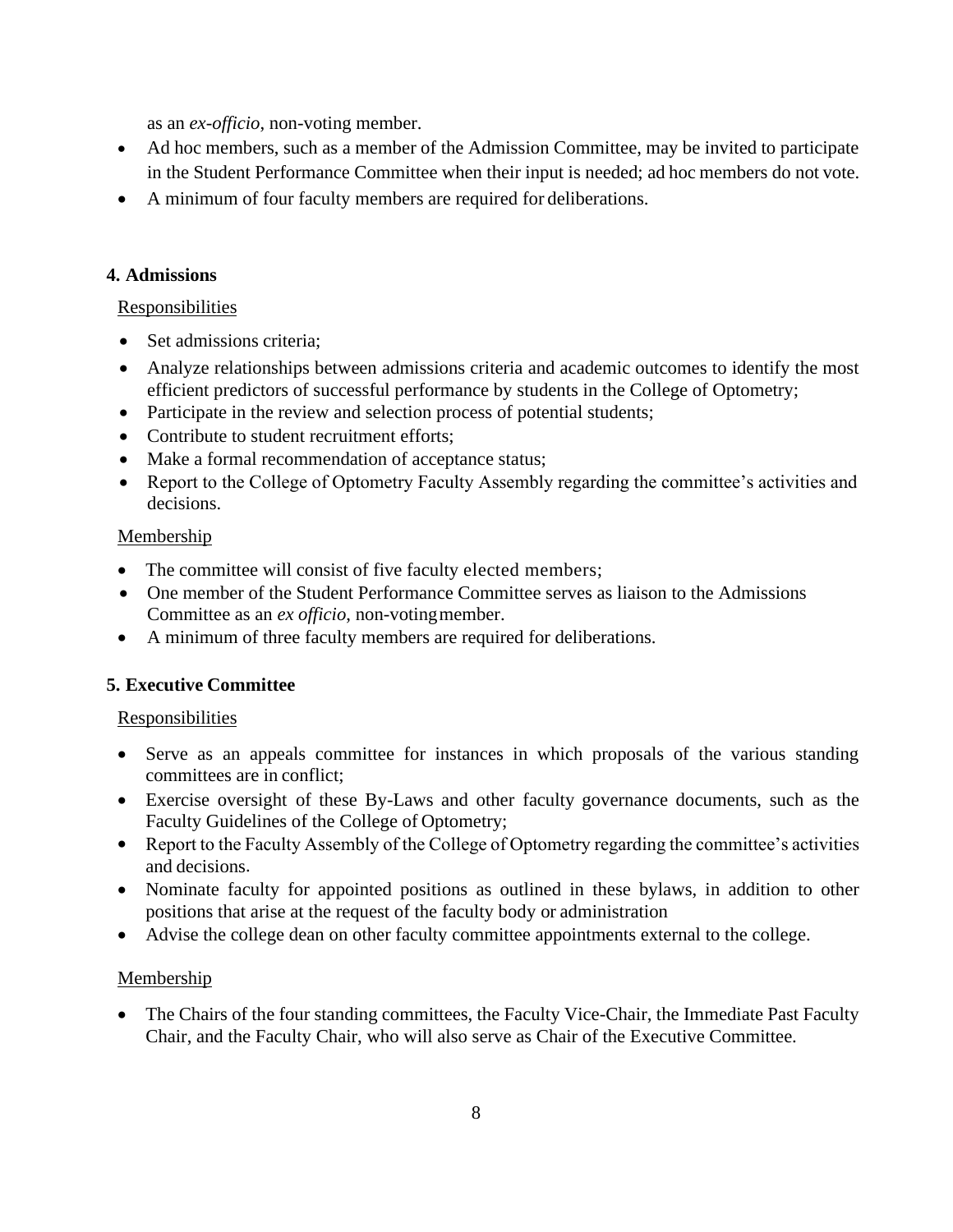## <span id="page-8-0"></span>**D. Representation to the University's Academic Senate and other University Committees**

Faculty are expected to participate in the shared governance of WesternU by serving on its committees. Committee descriptions can be found in the University Faculty Handbook.

Two faculty members shall be elected by the college faculty assembly for a 3-year staggered term to represent Optometry Faculty on the Academic Senate. An alternate will also be similarly elected.

Other University committee representatives will be elected or appointed as prescribed. In the cases of appointments by the college dean, these will be done in consultation of the Executive Committee. If the term of service for any committee member is temporarily or permanently interrupted, an interim may be elected (or appointed in the case of an appointed position) to fulfill the vacant term as needed, unless otherwise prescribed in the University Faculty Handbook.

## <span id="page-8-1"></span>**E. Other College Committees**

Aside from the 5 standing college faculty committees, several other college committees have a shared role between faculty and administration or have a limited scope of function, but nonetheless require significant faculty involvement. These committees are asked to report and coordinate business for the faculty through the Faculty Chair or the designated standing committee chair.

If the term of service for any committee member is temporarily or permanently interrupted, an interim may be elected (or appointed in the case of an appointed position) to fulfill the vacant term as needed.

# **1. Clinical Education Group**

## **Responsibilities**

- Recommends clinical faculty appointments and selection of affiliated clinical education sites to the College dean;
- Reviews clinical educational outcomes on an annual basis, including review of clinical faculty and clinical sites for their educational value to students;
- Reviews and approves or disapproves applications for new clinical sites
- Assures alignment between program learning outcomes and clinic activities of students;
- Assures coordination among the various curricular elements responsible for pre-clinical and clinical education;
- Recommends systems for preceptor development, education, and support

## Membership

• Chief of Optometric Staff;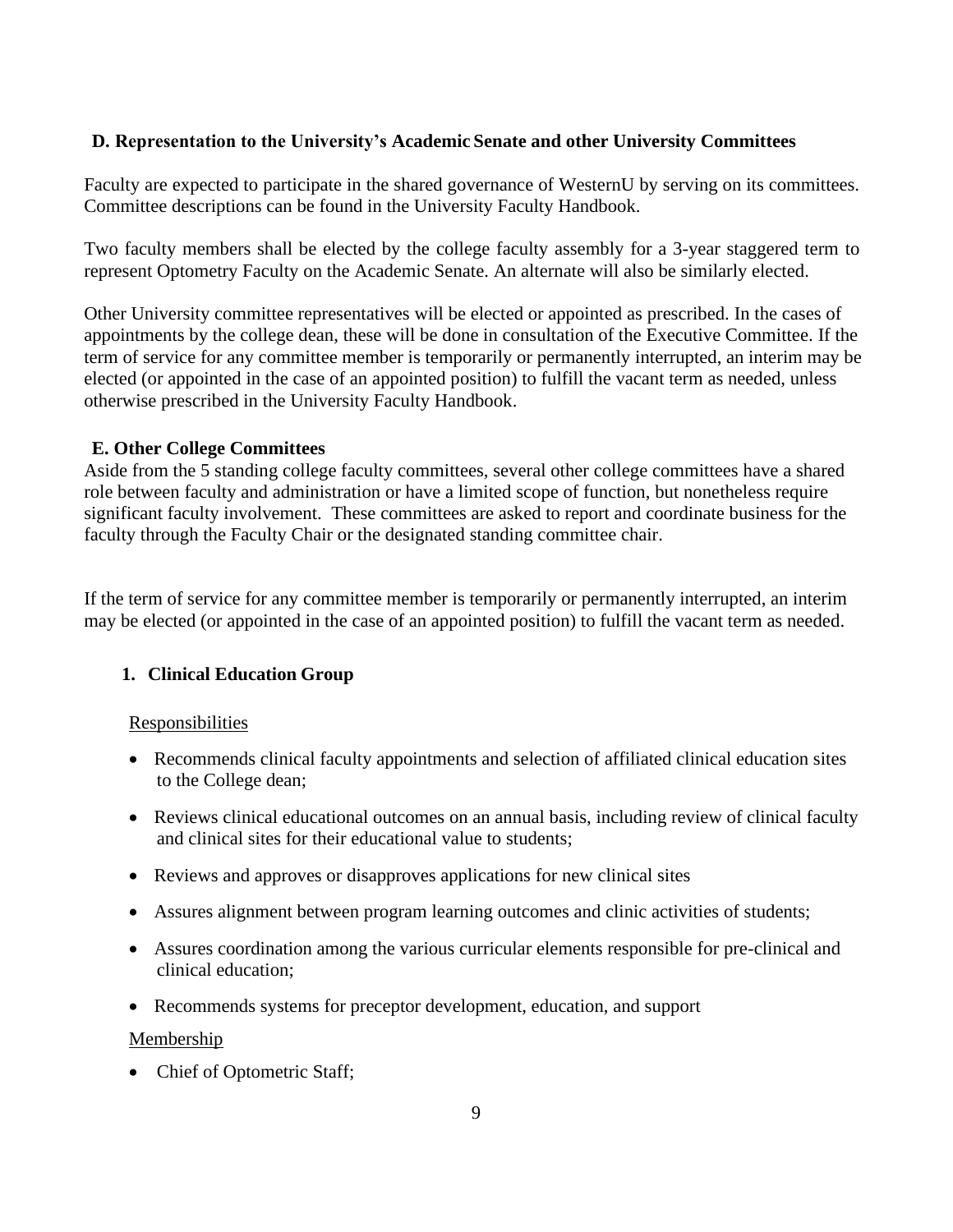- Course instructors of Patient Care Services courses;
- Director of Clinical Education
- Associate Dean of Clinical Affairs
- Ad hoc members, such as a member of the Curriculum Committee, the Manager of Clinical Education Programs, Chiefs of Services in the Eye Care Institute, or the Associate Dean of Academic Affairs may be invited to participate in the Optometry Clinical Education Group when their input is required.

# **2. Optometry Faculty Search**

On an as-needed basis, the College Dean will convene a Faculty Search Committee. All open regular faculty positions are filled by conducting a national search.

# Responsibilities:

- Recruits applicants, interviews candidates, and makes hiring recommendations to the Associate Dean of Academic Affairs. For faculty candidates whose job includes clinical responsibilities, the recommendations will also be sent to the Associate Dean of Clinical Affairs. The College Dean has final authority to make an offer and to negotiate terms. Ultimate approval rests with the Provost.
- Assist in the coordination of visits with candidates to the university to facilitate interactions with as many faculty members as possible. Student interactions are also encouraged.
- Consult with the PTC throughout the search as required by the college and university.

# Membership:

- The Faculty Search Committee ordinarily consist of five faculty appointed members. Search committee membership will be determined by the anticipated faculty workload for position. For example, if a position is identified to have 60% administrative and 40% faculty FTE then search committee composition will be 60% administration, and 40% faculty.
- If the position is greater or equal to 50% faculty FTE, then a faculty will chair the search committee; if the position is less than 50% faculty FTE, then an appropriate administrator chairs the search. Search committee chairs are jointly appointed by the dean and faculty chair.
- Faculty Search Committees will have at least one faculty member, regardless of administrative FTE anticipated for the open position.

# **3. Awards Committee**

## Responsibilities:

- Determine students who are appropriately qualified to receive various awards, commendations, and scholarships and coordinate with Admissions Committee for recruitment scholarships.
- Once awardees are determined, the committee disseminates the information to CO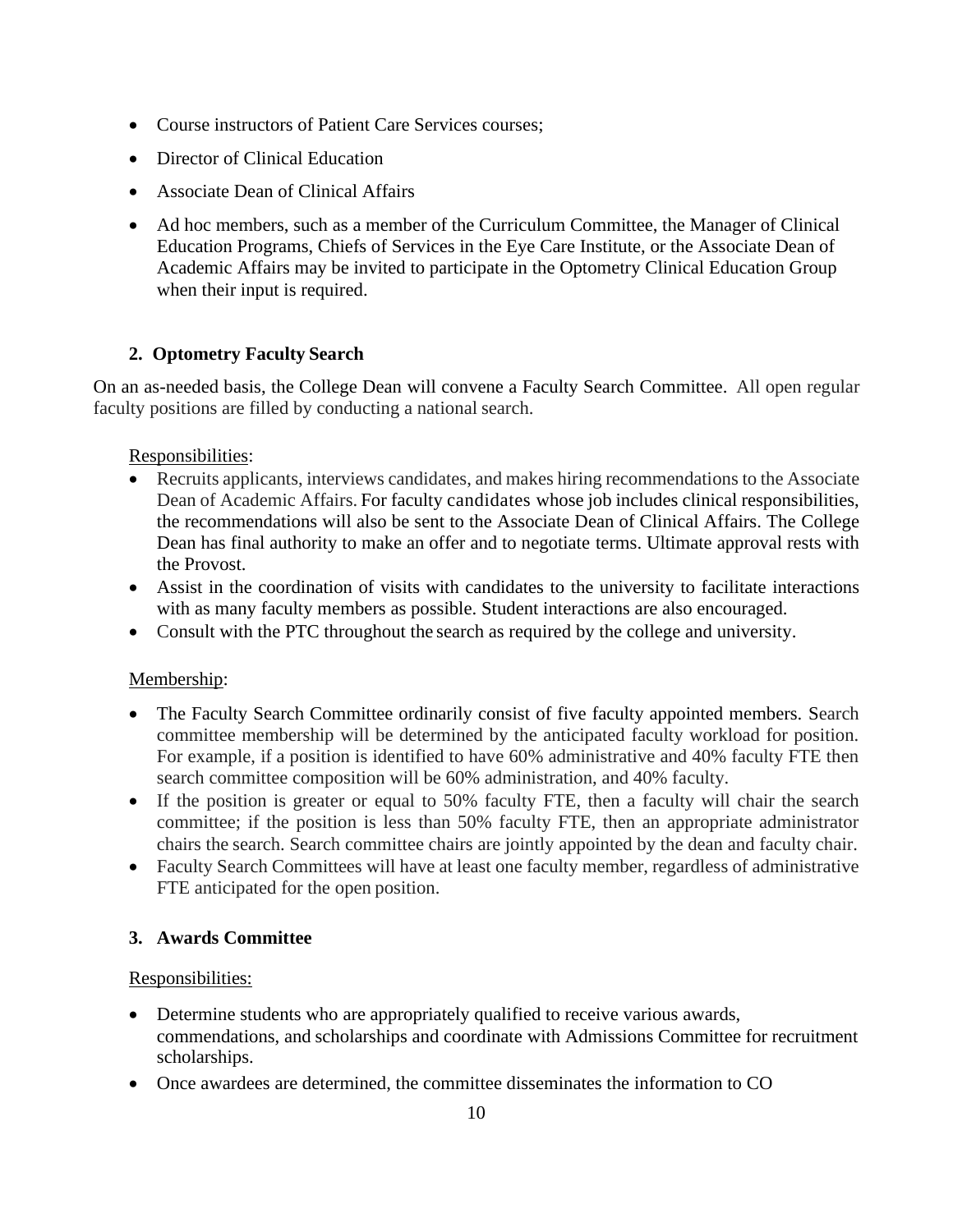administration.

• The Awards Committee works with administration in the planning and implementation of Honors Day and Commencement Awards Ceremony.

# Membership:

- The Optometry Awards Committee shall consist of three faculty members, elected by the Faculty Assembly.
- The Dean shall appoint a student affairs professional from the College Administration to serve as an *ex-officio*, non-voting member.

# **4. Continuing Education Review Committee**

# Responsibilities:

- Review proposals for continuing education courses (both in-person and on-line courses) to ensure quality of material prior to presentation.
- Review evaluations and other feedback assessing delivery of continuing education courses for continuous quality improvement.
- Provide direction and guidance in strategic planning for continuing education programs.

# Membership:

- The Continuing Education Review Committee shall consist of two faculty members appointed by the College Dean
- The Director of Continuing Education serves as an *ex-officio*, non-voting member.

# **5. Assessment Committee**

# Responsibilities:

- Collect and share aggregated data at least once annually.
- Address issues regarding assessment of student learning, including NBEO performance, and pre-matriculation measures.
- Review and make recommendations regarding the process of program assessment.
- Monitor assessment activities by connecting assessment to program improvement.
- Make recommendations to College Administration and Faculty.

# Membership:

- Four faculty members appointed jointly by the Faculty Chair and College Dean to include a representative of the Admissions Committee, the Curriculum Committee, and the Clinical EducationCommittee
- Director of Program Assessment, *ex-officio*
- Assistant Dean of Academic Support, *ex-officio*
- Associate Dean of Academic Affairs, *ex-officio*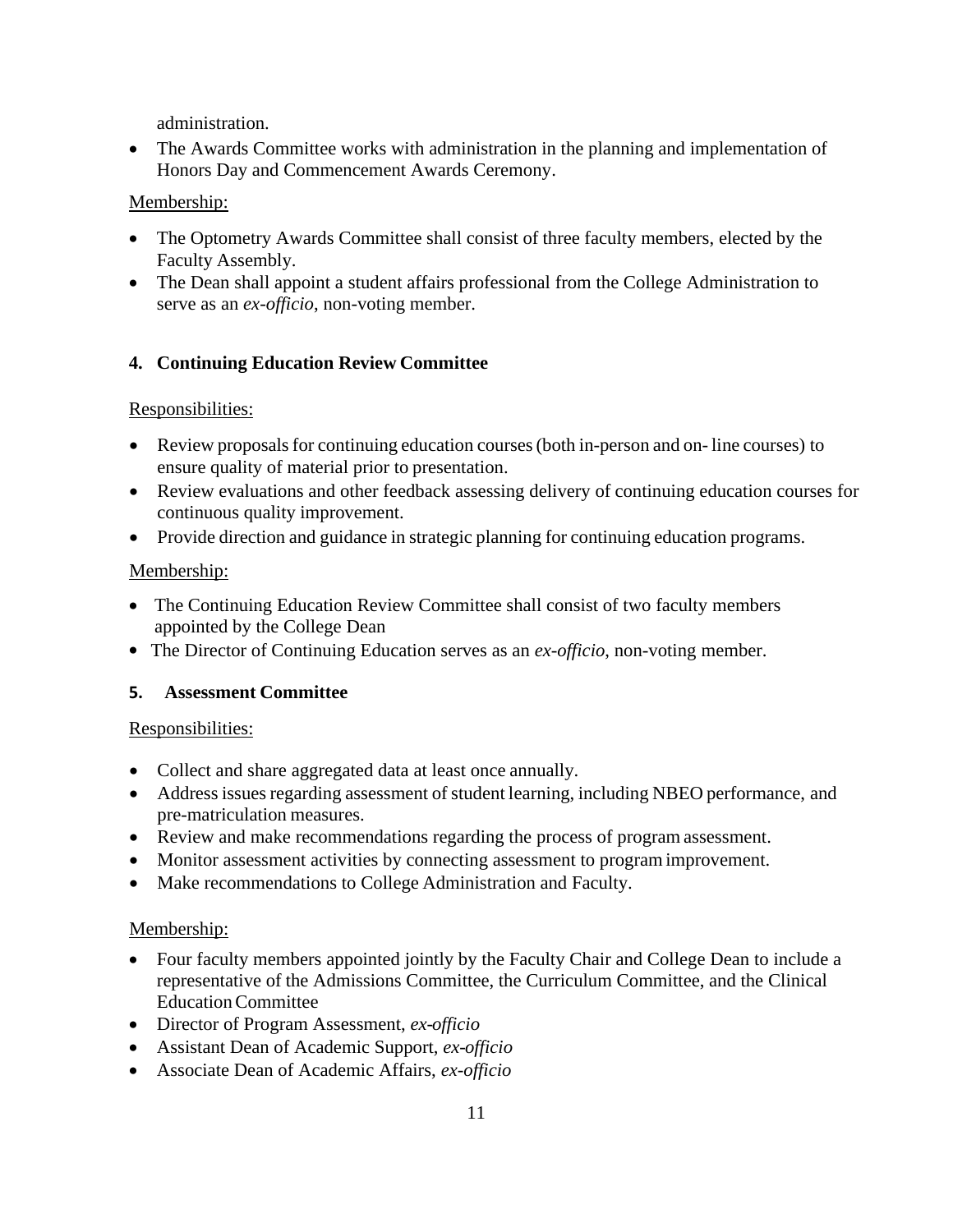• Ad hoc members, such as the Director of Operations, may be invited to participate when their input is required.

# **Section II**: **Faculty Workload**

## <span id="page-11-0"></span>**Introduction**

Workload guidelines in the College of Optometry follow the accreditation standards adopted by the Accreditation Council on Optometric Education (ACOE) and the policies and procedures outlined in the Western University of Health Sciences Faculty Handbook. ACOE requires that adequate time and resources are available for faculty to provide education, service, scholarship, and patient care. For all regular faculty positions, this policy seeks to balance individual faculty teaching and clinic workload while assuring adequate time is available for scholarship and service.

The University's faculty handbook describes procedures for annual workload planning, factors to consider in assigning workload, and how overload assignments are to be managed. The University Handbook states that "every regular faculty will be directly involved in annual workload planning with the responsible supervisor" and that workload "will be determined jointly by the appropriate Dean, chairperson, or unit head in consultation with the faculty member."

## **Workload Guidelines**

- 1. These workload guidelines support but do not replace judgment in determining the distribution of work for individuals or among groups of faculty over time.
- 2. Factors that affect workload are described in the University handbook, Section II.L, and shall be considered in making individual workload assignments.
- 3. The College strives for equity among individual faculty member workload assignments. Workload assignments should be consistent with faculty member's credentials, qualifications, and expertise. Overload assignments should be temporary and not last more than one semester.
- 4. A faculty member's workload should be consistent with tenure and promotion criteria and annual evaluation guidelines.
- 5. A faculty member's workload is expected to be relatively stable from year to year, unless there is reasonable justification for change.
- 6. A change in the apportionment of duties cannot be made unilaterally by administrators or by faculty members.
- 7. The specific allocation of an individual's workload responsibilities shall be reviewed at least annually. The review should include individual promotion/tenure goals and progress.
- 8. Either the faculty member or the responsible administrator may initiate discussions of changes in allocation. These discussions should include individual promotion/tenure goals and progress.
- 9. Both the faculty member and the administration shall act in good faith to reach a mutual agreement.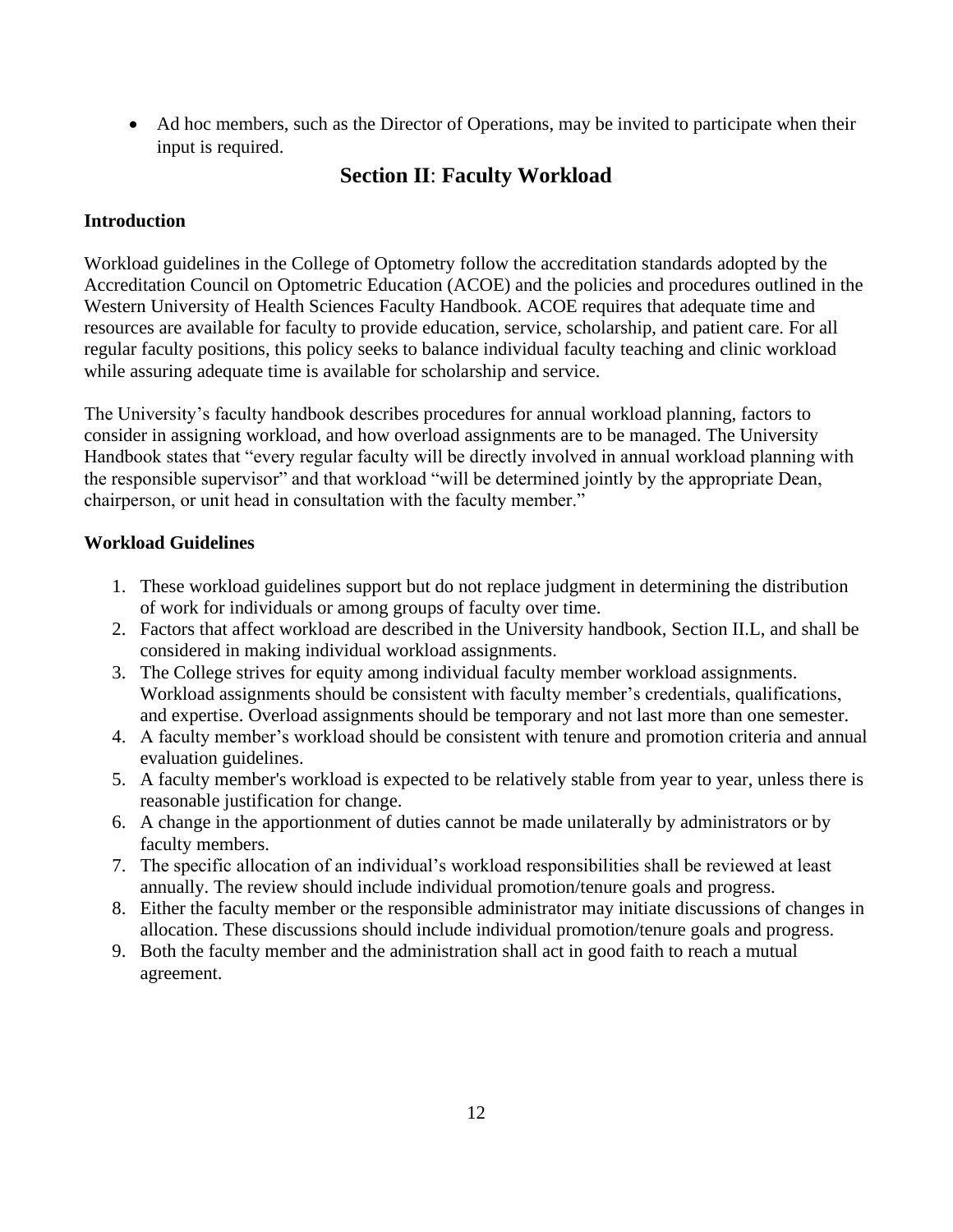# **Section III**: **Promotion and Tenure Policy**

<span id="page-12-0"></span>For regular faculty hired after July 1, 2018, the Promotion and Tenure Committee (PTC) of Optometry follows the Institutional Promotion and Tenure Policy described in the University Handbook (II:M and Appendix V) and the College of Optometry Faculty Guidelines described below. Regular faculty hired before July 1, 2018 may choose to follow the current polices mentioned above or the previous College of Optometry Promotion and Tenure Guidelines found in Appendix 1.

The PTC follows the University Handbook policies for categories of faculty hires, initial appointments and contracts, tenure/non-tenure track transfers, and eligibility criteria for promotion and tenure.

## **A. PTC Dossier**

The PTC follows the policy of the University Handbook for constructing a promotion or tenure dossier with a few additional requirements, as described in the Handbook.

Evaluation for promotion and tenure will be made by the College of Optometry PTC. An eligible faculty member will be invited by the Chair of the PTC to submit pertinent information pertaining to his/her evaluation no later than one month preceding the Committee's due date for such materials. Noteworthy information pertaining to the review that occurs after the due date for P&T Committee review may be added to a file either by the candidate or PTC chair up until the time when the PTC's due date for such materials. Ordinarily, requested materials will include but are not limited to the following:

The candidate shall provide:

- 1. An updated C.V.
- 2. Copies of any and all documents that support, or are evidence of, the faculty candidate's efforts in the areas of teaching, scholarship, and service.
- 3. A narrative self-study. The narrative should include four (4) separate sections detailing accomplishments in teaching, scholarship, and service, and plans for future professional activity. Additionally, an introduction and conclusion section should be included.
- 4. Names, addresses, and email addresses of at least six individuals who could serve as an outside evaluator of the faculty candidate's professional and scholarly performance. At least three of these evaluators should be able to provide 'arms- length' reviews; that is, free from bias, including bias due to close personal or professional relationship with the candidate. The PTC understands that to have a meaningful evaluation the evaluator will have a professional relationship to a certain degree but the PTC's concern is to ensure that it is free from bias. The candidate should identify which names on the list are the 'arms-length' evaluators. The Chair of the PTC will solicit letters of review, and the candidate should not contact potential evaluators.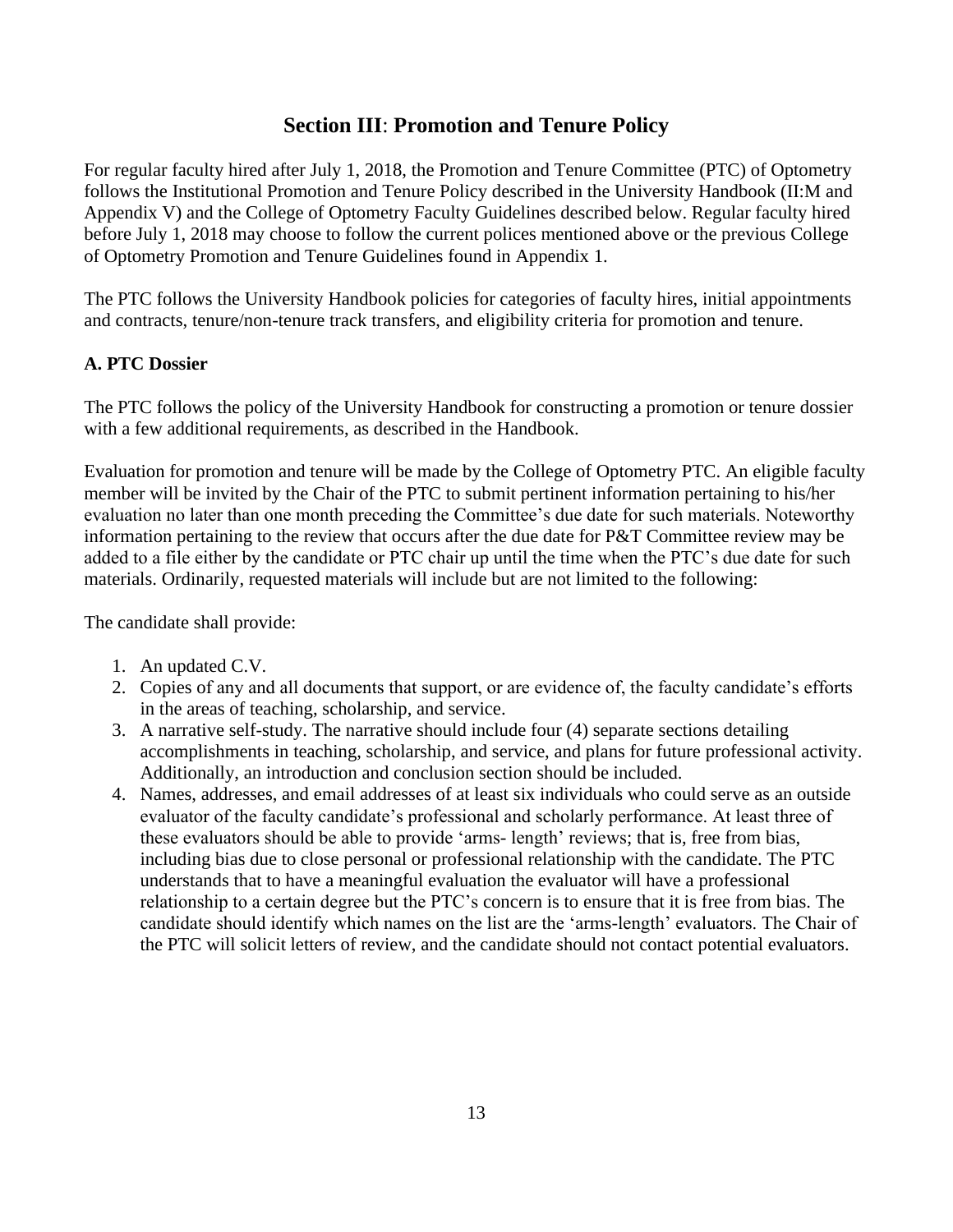The PTC shall provide:

- 1. Student, peer, and outside group teaching evaluations, as applicable. Emphasis is to be placed on summative forms of evaluation, and formative evaluations should not be included in the promotion review file.
- 2. From the candidate's annual contracts during the evaluation period, the proportion of effort distributed between teaching, scholarship/research, and service.
- 3. Two to four letters of evaluation of scholarship from 'arms-length' reviewers, including but not limited to names provided by the faculty candidate. If there is a perceived conflict, the faculty candidate reserves the right to "contest" any of these evaluators but must provide a justifiable reason. The PTC must have at least 2 evaluations for the faculty candidate.
- 4. Three to five letters of evaluation from individuals selected by the candidate. These may be from persons internal or external to the University and do not need to be 'arms-length' evaluations.
- 5. For Tenure review All annual tenure review reports by the PTC prior to the tenure evaluation.

Letters from outside reviewers remain confidential and are not available for the faculty candidate to review. All other material in the promotion review file is open to the faculty candidate.

It is the joint responsibility of the chair of the PTC and faculty candidate to assure the file is complete. Through the narrative self-study, the candidate makes the case that the information in her or his review file meets or exceeds the criteria for promotion and/or tenure. If there is any information that is absent from the faculty candidate's file, the PTC will review the file and determine the appropriate course of action (there may be a circumstance where the faculty candidate made every effort to complete his/her file but some of the information was out of the faculty candidate's ability to obtain). If the dossier is deemed to be incomplete, the P&T Committee may request that the faculty candidate provide further documentation to complete the dossier by a deadline to be established by the college P&T committee.

## **B. Optometry Promotion & Tenure Standards**

Evaluation of auxiliary faculty will be performed by the Associate Dean of Academic Affairs according to the distribution of effort that has been negotiated in the member's contract.

Evaluations of regular faculty will be performed by the PTC, using the following standards:

**Promotion or appointment to associate professor with tenure** requires excellence in teaching and scholarship with quality participation in service appropriate to rank, and the promise of continued professional growth.

**Promotion or appointment to associate professor without tenure** requires excellence in teaching and at least good performance in the other two areas of evaluation, and the promise of continued professional growth.

**Promotion or appointment to full professor with tenure** requires continued professional development and sustained records of accomplishment in all three areas (scholarship, teaching and service), demonstrated excellence in teaching and scholarship, with high standards in service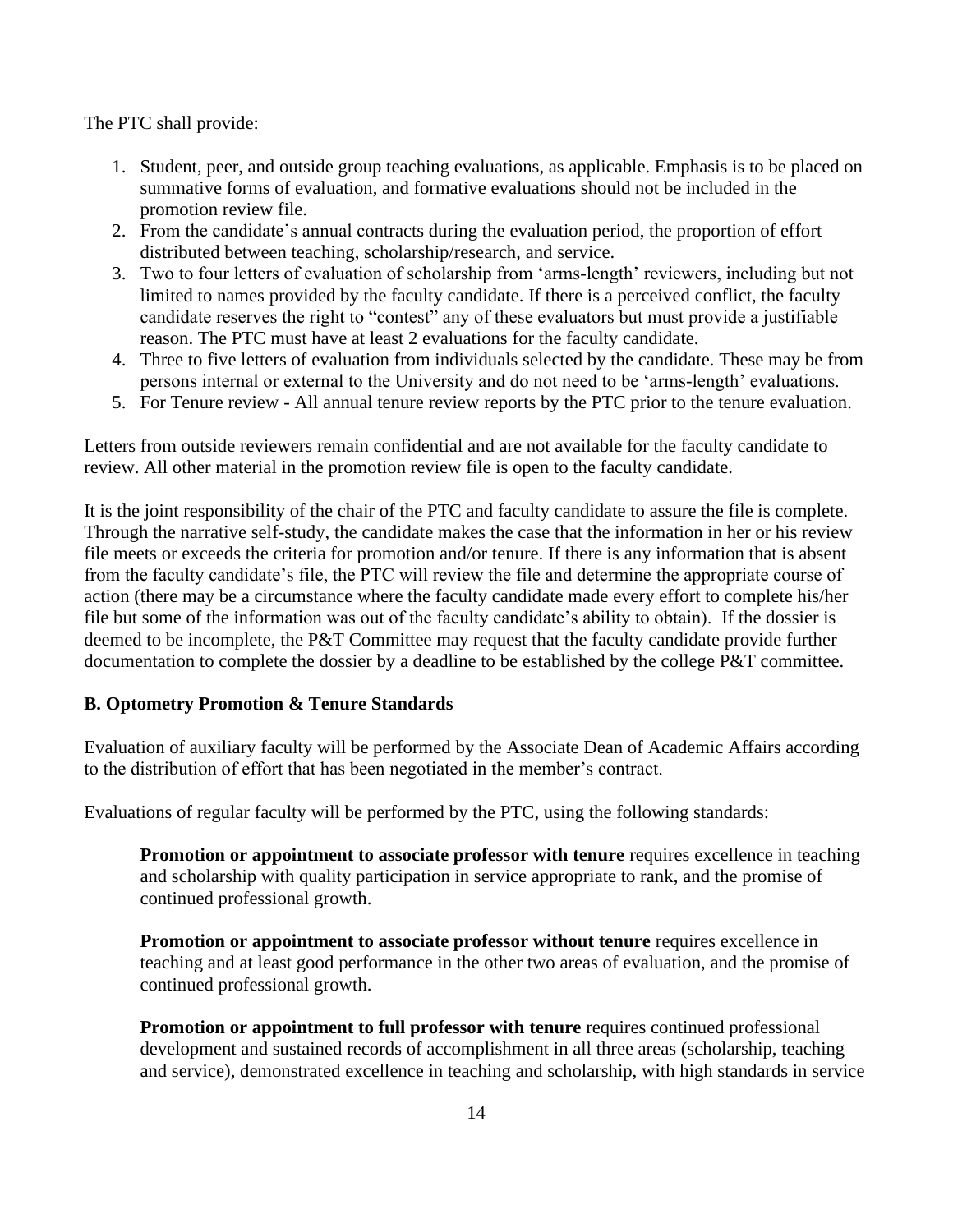and demonstrated leadership in his/her field , and national and/or international recognition for excellence in one or more of the areas evaluated.

**Promotion to full professor without tenure** requires continued professional development and sustained records of accomplishment in all three areas (scholarship, teaching and service), demonstrated excellence in teaching and either scholarship or service, and national and/or international recognition for excellence in one or more of the areas evaluated.

**In cases where the faculty is an associate professor without tenure**, granting tenure requires excellence in scholarship, at least good performance in the other two areas of evaluation, and the promise of continued professional growth.

**In cases where the faculty is a full professor without tenure**, granting tenure requires continued professional development and sustained records of accomplishment in all three areas (scholarship, teaching and service), demonstrated excellence in scholarship and either teaching or service, and national and/or international recognition for excellence in one or more of the areas evaluated.

## **C. Optometry Post-File Review**

The PTC will make one of the following recommendations with adequate explanation. In cases of tenure-track faculty:

- promotion with tenure
- promotion without tenure
- promotion alone once tenure has been attained by the candidate
- deny promotion and/or tenure

In the case of non-tenure track faculty, recommendations will be made to grant or deny promotion. The results of the PTC's deliberations will be given in writing to the candidate, the Dean of the College of Optometry, and the Provost of the University.

If the candidate, Dean, or Provost do not concur with the recommendations of the PTC, the PTC must be notified by each with a written explanation based on their review of the candidate's dossier. Their evaluation may include information that was not available to the PTC, such as a confidential Human Resource matters or disciplinary actions against the candidate. However, when reviewing teaching, scholarship, and service, they should refer to the information in the candidate's dossier using the PTC policy and standards.

These dissenting opinions will become part of the candidate's review file and will be distributed by the PTC to the Dean and Provost. The candidate may make additional written comments to address concerns raised in dissenting opinions by either the Dean or the Provost; these additional comments will be given to the PTC, placed in the candidate's review file, and distributed to the Dean and Provost.

The Provost will notify the candidate, Dean, and PTC in writing of the final decision.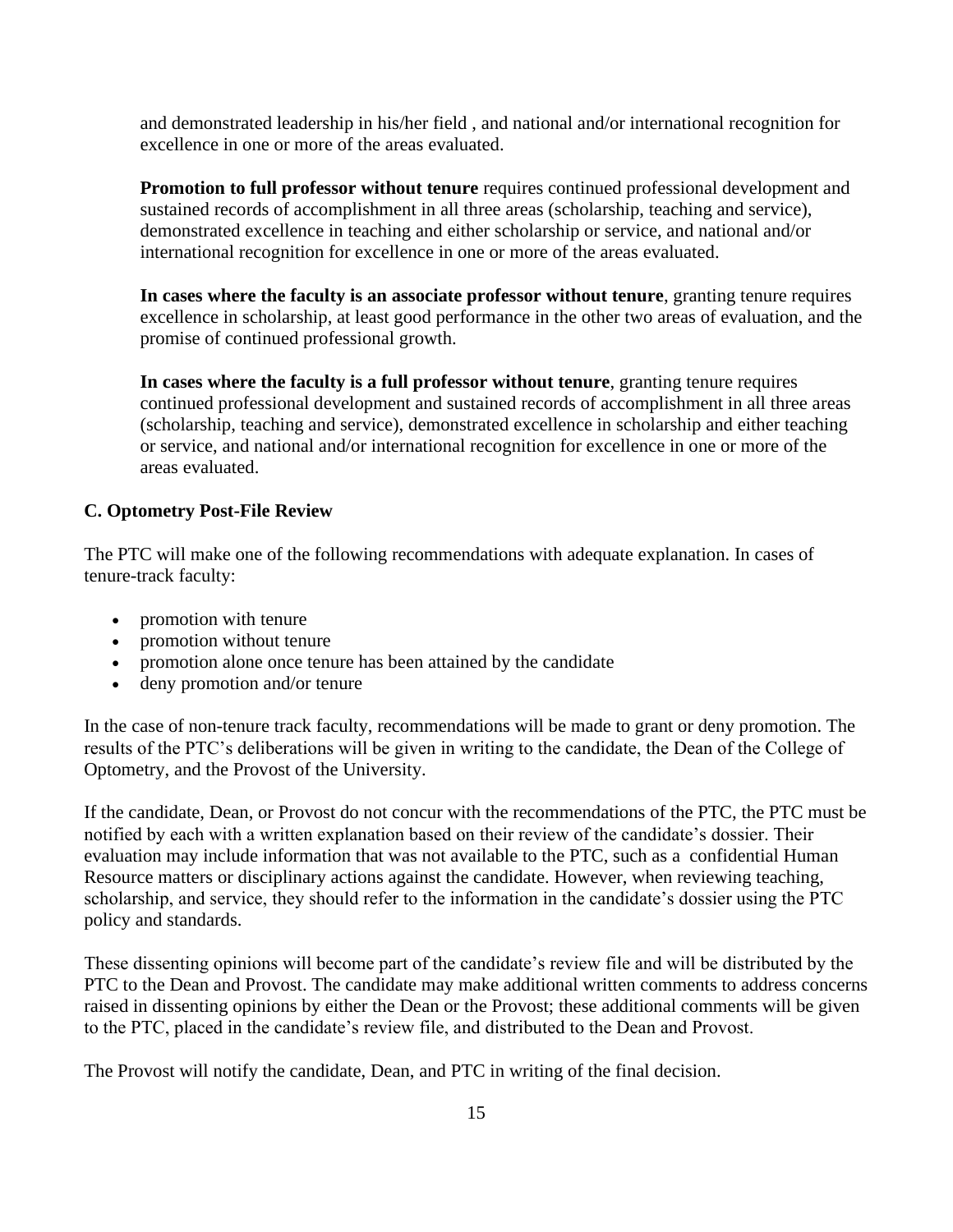The Provost's approval is the final step in the process for promotion and/or tenure. If the promotion and/or tenure is denied, the reasons for the denial must be clearly communicated with the faculty member. If the faculty member feels that the promotion and/or tenure decision was unfairly determined, he/she has the right to an appeal through the Grievance Procedure as outlined in the University Faculty Handbook.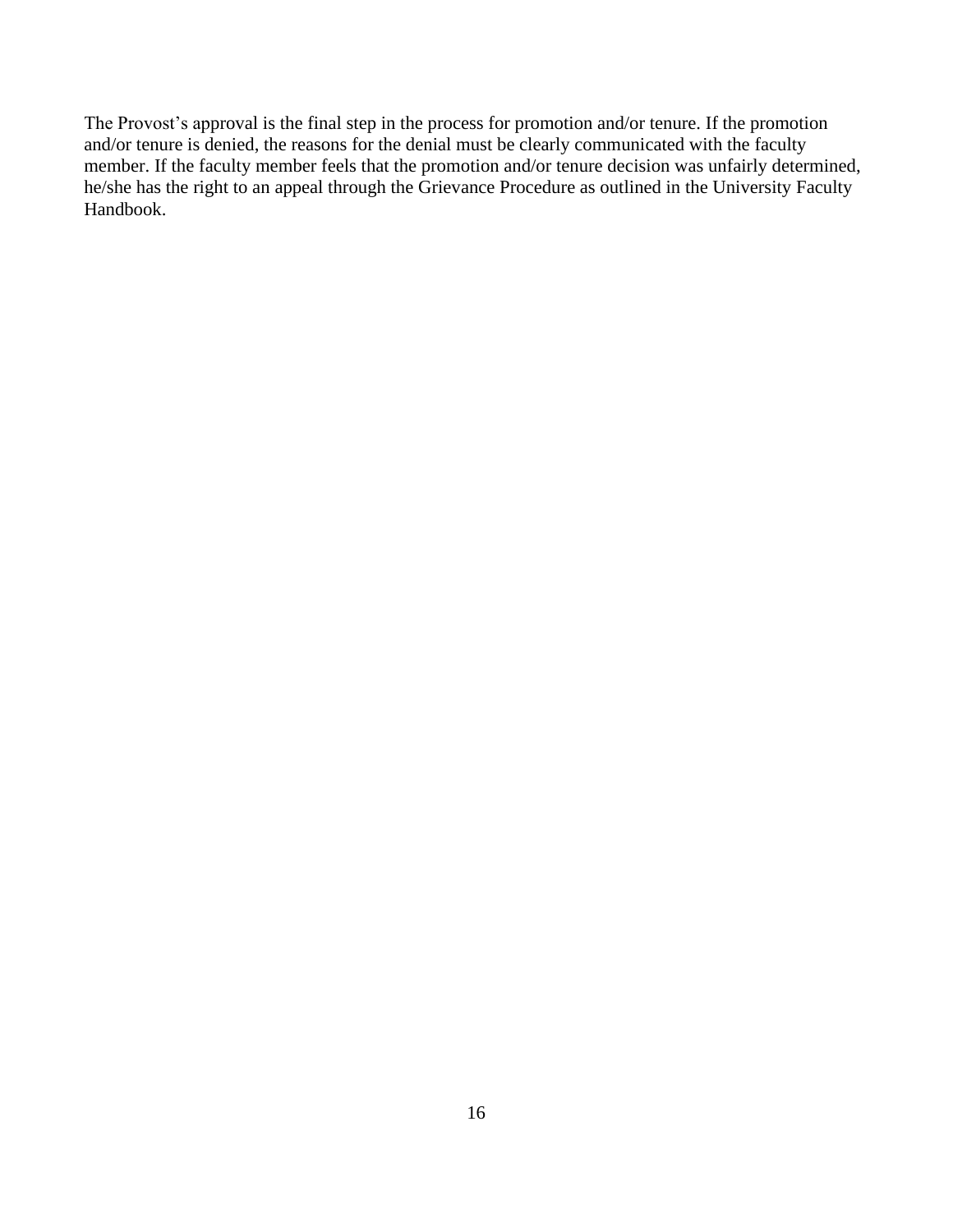## **Appendix 1: Historical Promotion and Tenure Information**

<span id="page-16-0"></span>Regular faculty hired before July 1, 2018 may choose to follow the promotion and tenure policies as outlined below.

## **Section III - Faculty Appointment, Promotion, and Tenure**

#### **A. Categories of faculty**

The College of Optometry faculty are classified as detailed in section III B of the University Faculty Handbook. The following outline shows faculty categories and subdivisions appointed in the College of Optometry:

Regular Faculty Tenure track (full-time, contracted) Non-tenure track (annual renewable contract) Full time Part time

Auxiliary Faculty Visiting Adjunct Research Clinical (unpaid volunteer clinical preceptors for students) Emeritus

Faculty

Non-tenured faculty appointments are made for faculty whose responsibilities are predominantly teaching (in class or lab) or as an administrator of didactic or clinical programs. In the area of service, all regular faculty are expected to contribute to the growth of the institution and participate in activities within the professional community. In the area of scholarship, all regular faculty are expected to demonstrate evidence of research and/or scholarly activity as defined within this document.

A faculty member who wishes to transfer from a tenure track to a non-tenure track appointment or from a non-tenure to a tenure track appointment may submit such a request in writing to the Promotion & Tenure Committee (PTC). The PTCs role is primarily advisory and will review any concerns with the faculty candidate. The PTC will then make a recommendation to the Dean. An individual seeking to switch from tenure to non-tenure track can make this request only once and must make this request prior to the submission of an application for tenure.

#### **B. Initial Appointment**

At the time of the initial appointment, all negotiations will be made regarding the College of primary appointment, category, initial rank, credit for time in rank at other institutions, time remaining until eligibility for the next step in promotion or tenure, and initial tenure. Consideration will be given to the faculty member's prior academic rank and tenure status, if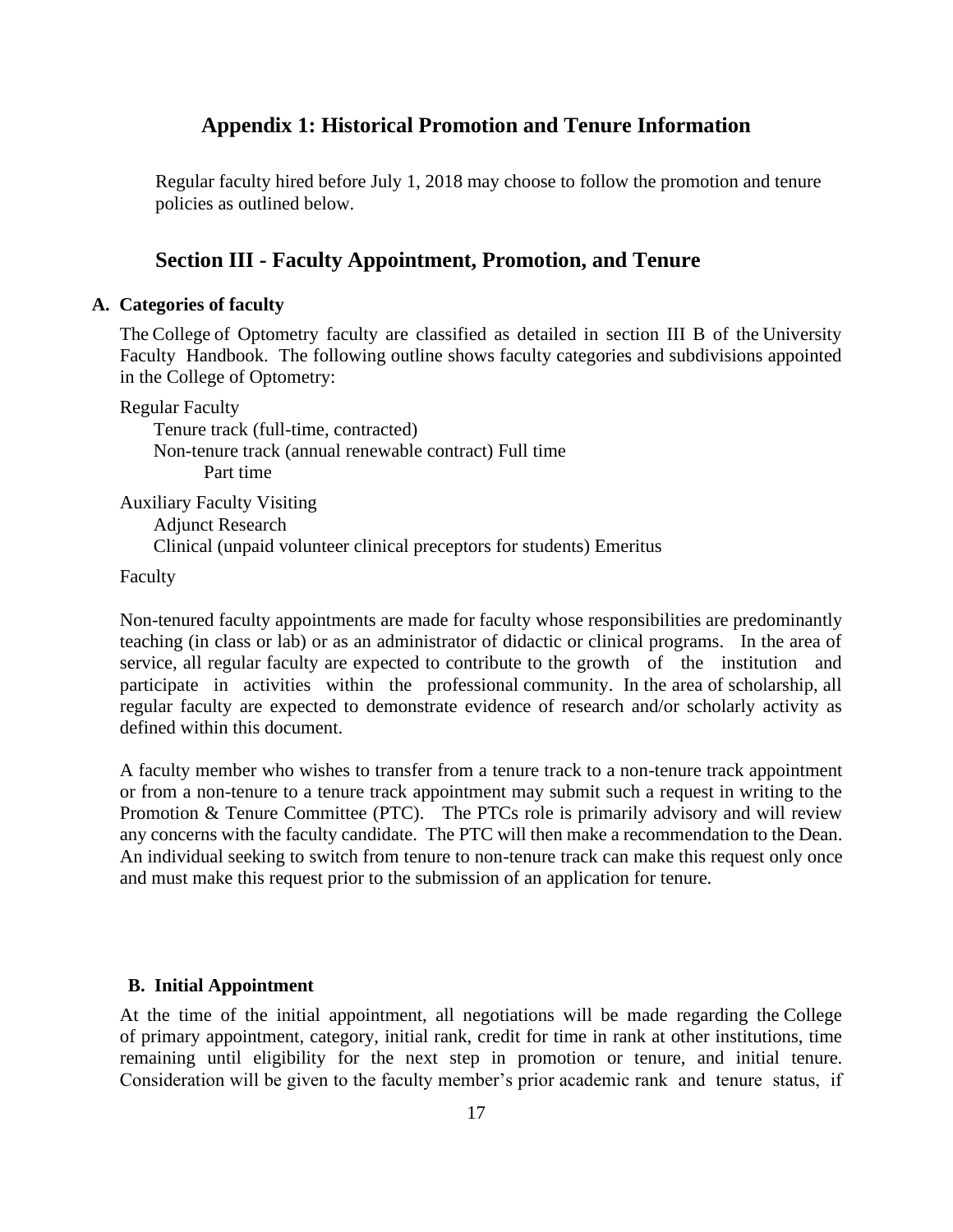applicable, level of prior achievements, and promise of future achievements.

For those faculty hired on the tenure-track or who switch to tenure-track, the faculty will continue to receive one-year renewable contracts during the probationary period. The probationary period is the timeframe prior to the faculty candidate being granted tenure.

If ranting of tenure is to be considered with the initial appointment, the faculty candidate will provide their tenure file from their previous institution or build a tenure file for review by the PTC, following the process described in Section G. The PTC will make its recommendation to the Dean. The Dean will then forward his/her recommendation to the Provost.

Written documentation of contract agreements and tenure awards, signed by the faculty candidate and by the Dean, shall be entered into the faculty candidate's personnel file and a copy given to the faculty candidate.

Initial appointments in all categories are made at the following academic ranks: Instructor?

- a. Assistant Professor: This title shall be given to someone who possesses a terminal degree in his/her discipline from an accredited institution and typically less than six years of academic experience. An individual whose initial appointment is at the rank of Assistant Professor may not be hired with tenure.
- b. Associate Professor: In addition to having the qualifications required of an Assistant Professor, the appointee shall have demonstrated excellent performance in teaching or scholarship and at least good performance in all other areas in which faculty are evaluated (see Section H, File Review Criteria), and show promise of continued professional growth. An individual whose initial appointment is at the rank of Associate Professor may be hired with or without tenure.
- c. Full Professor: In addition to having the qualifications of an Associate Professor, the faculty member must demonstrate excellence in two areas (scholarship, teaching and/or service) and document sustained records of accomplishment in all three areas. Additionally, the appointee shall have demonstrated national and/or international recognition in one of the areas in which the faculty are evaluated. An individual whose initial appointment is at the rank of Full Professor may be hired with or without tenure.

Regular Faculty will be evaluated for promotion and tenure by the College of Optometry PTC. Auxiliary Faculty will be evaluated for promotion by the Associate Dean of Academic Affairs. Emeritus Faculty are presumed to already hold the rank of Full Professor, thus further promotion is not applicable.

### **C. Terms of Appointment [See** *University Faculty Handbook* **III, C.]**

Contracts: The academic year is ordinarily a 12-month period, from July 1 to June 30, including vacations. The initial contract with the College for full-time faculty will be for a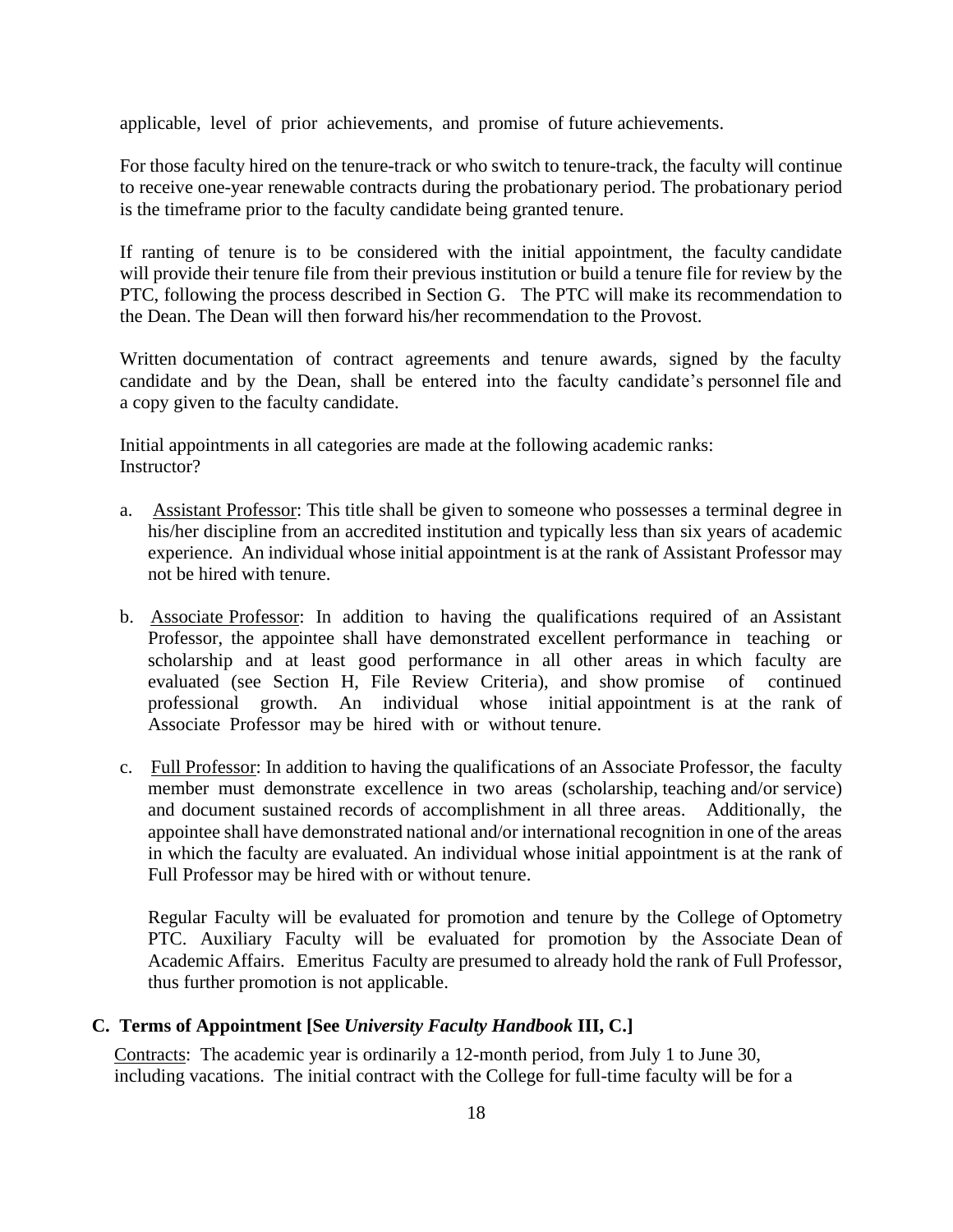period of one academic year. Subsequent renewals of contract for tenure-track faculty will ordinarily be for five sequential one year periods unless the faculty member is dismissed with cause or is provided a nonrenewal of contract (see University Faculty Handbook item J, ―Adequate Cause for Dismissal.). If tenure is granted, the faculty member will be issued a contract of continuous and indefinite duration subject to termination only for adequate cause, as stipulated by the Faculty Handbook and defined by each College, again barring dismissal for cause (UFH III J.)

Contracts for non-tenured positions with the College will follow stipulations stated in the Faculty Handbook of the University (UFH III C 1).

Notice of non-renewal of any one-year contract must be made in writing to the faculty member and the timeline will follow stipulations stated in the Faculty Handbook of the University (UFH III C 1).

To the extent negotiated with Associate Dean of Academic Affairs as a part of an annual contract, faculty involvement in off-campus research or professional service shall be counted as regular compensated time rather than as vacation or leave time.

## **D. Tenure and Non-tenure track transfers**

A faculty member who wishes to transfer from a tenure track to a non-tenure track appointment or from a non-tenure to a tenure track appointment may submit such a request in writing to the CO PTC. The PTC's role is primarily advisory and will review any concerns with the faculty candidate. The PTC will then make a recommendation to the Associate Dean of Academic Affairs, who will make a recommendation to the Dean of the CO. The Dean of CO will make the final determination whether such a request is granted. An individual seeking to switch from tenure to non-tenure track can make this request only once and must make this request prior to the submission of an application for tenure.

For faculty who switch from non-tenure track, time in rank while on the non-tenure track typically will not typically transfer to the tenure track. A request can be made to apply years served on the non-tenure track to the probationary period for tenure, but it must be made at the time of the request in  $\mathbf w$  r iting to the COPTC to transfer to the tenure track. Otherwise, the tenure clock will begin with the date of the new appointment, and a timeline for attaining tenure will be established at the time based on the Eligibility to apply for Tenure standards, described in Section F.

Time in rank requirements for promotion are not affected by tenure track status.

## **E. Promotion**

#### Time in rank requirements

To apply for promotion from Assistant Professor to Associate Professor, the individual typically has completed five years of service at the rank of Assistant Professor, such that promotion would occur at the end of the sixth year of service. To apply for promotion from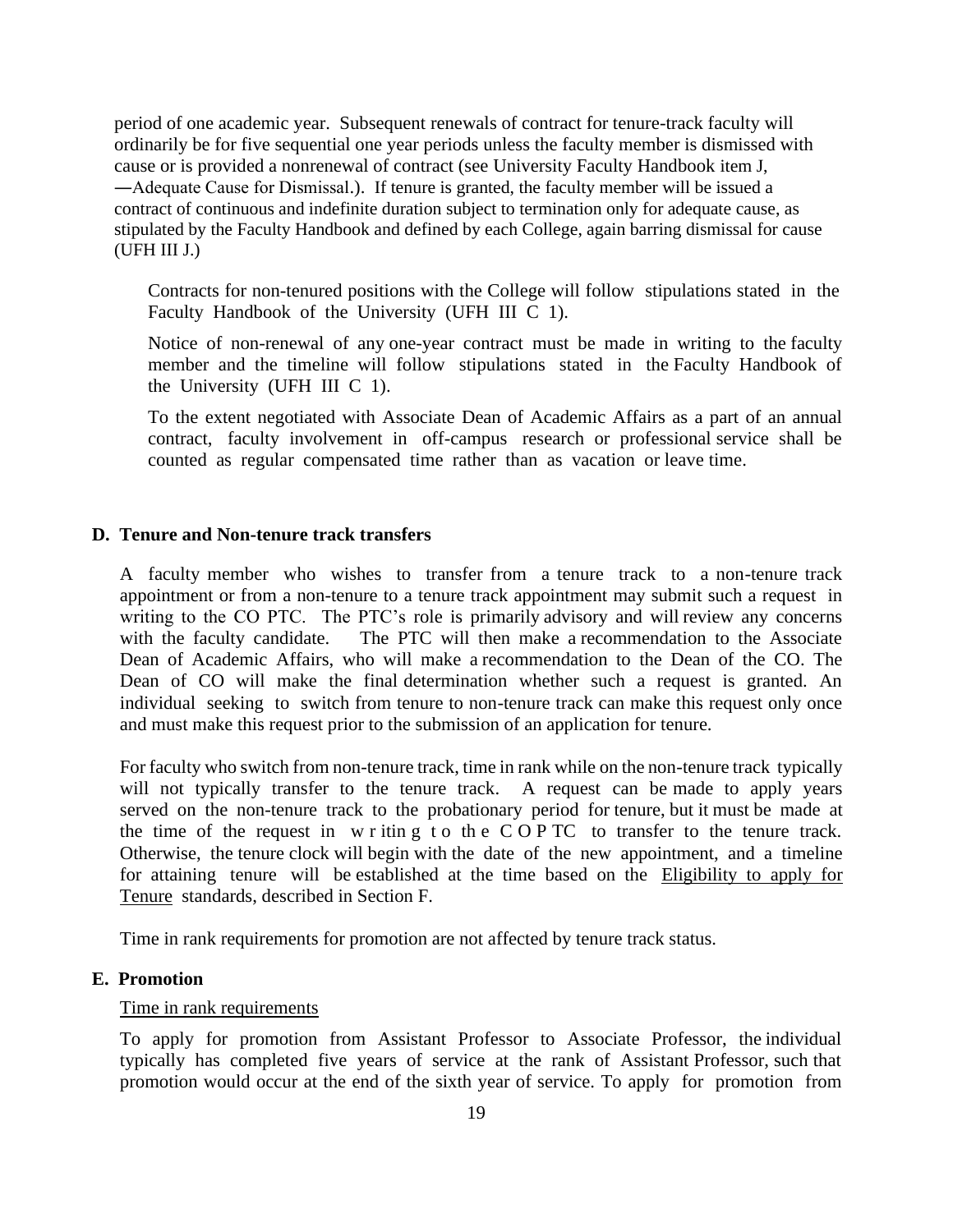Associate Professor to Full Professor, the individual typically has completed five years of service at the Associate Professor rank, such that promotion would occur at the end of the sixth year of service at the rank of

Associate Professor.

Credit toward promotion based on prior service at other institutions is to be negotiated with the Dean at the time of initial appointment .

Requests for consideration for promotion with fewer than the specified number of years in rank ("early promotion") may be submitted in writing to the PTC, who will issue a recommendation to the Dean of CO. Further information may be necessary to render this recommendation. The final decision will be rendered by the CO Dean.

#### **F. Tenure** [also, See University *Faculty Handbook* III, M.]

#### Definition of tenure

A faculty member having tenure with the University will have a continuous appointment that may be terminated only for substantial evidence of adequate cause for dismissal (see University *Faculty Handbook* III, J).

#### Eligibility to apply for Tenure

Faculty having appointments in more than one program will be governed by the policy of the program of the primary appointment.

The date and window of time during which the faculty member is eligible to apply for tenure should be established at the time of initial appointment (see above). Timing of tenure reviews follows the policy defined by the University Faculty Handbook related to the Tenure Clock and Faculty Leave (III, M, 2.)

Formal evaluation for tenure will occur during the final year proceeding the date by which the tenure decision must be made. Normally the probation period for tenure is six (6) years. Credit toward tenure can be awarded for prior relevant academic experience at other institutions or for academic experience at WUCO on the non- tenure track.

For a faculty member hired as Assistant Professor, a decision regarding the granting of tenure must be made no later than 6 years of service in the tenure-track unless a situation arises that falls within the policy defined by the University Faculty Handbook related to Policies related to the Tenure Clock and Faculty Leave (III, M,

2, o.) An additional exception will be made for faculty who were hired prior to the graduation of the inaugural class (Class of 2013) such that the tenure clock will begin no earlier than July 1, 2013.

For a faculty member hired as Associate Professor/Full Professor on the tenure track, a decision regarding the granting of tenure must be made no sooner than two and no later than four years of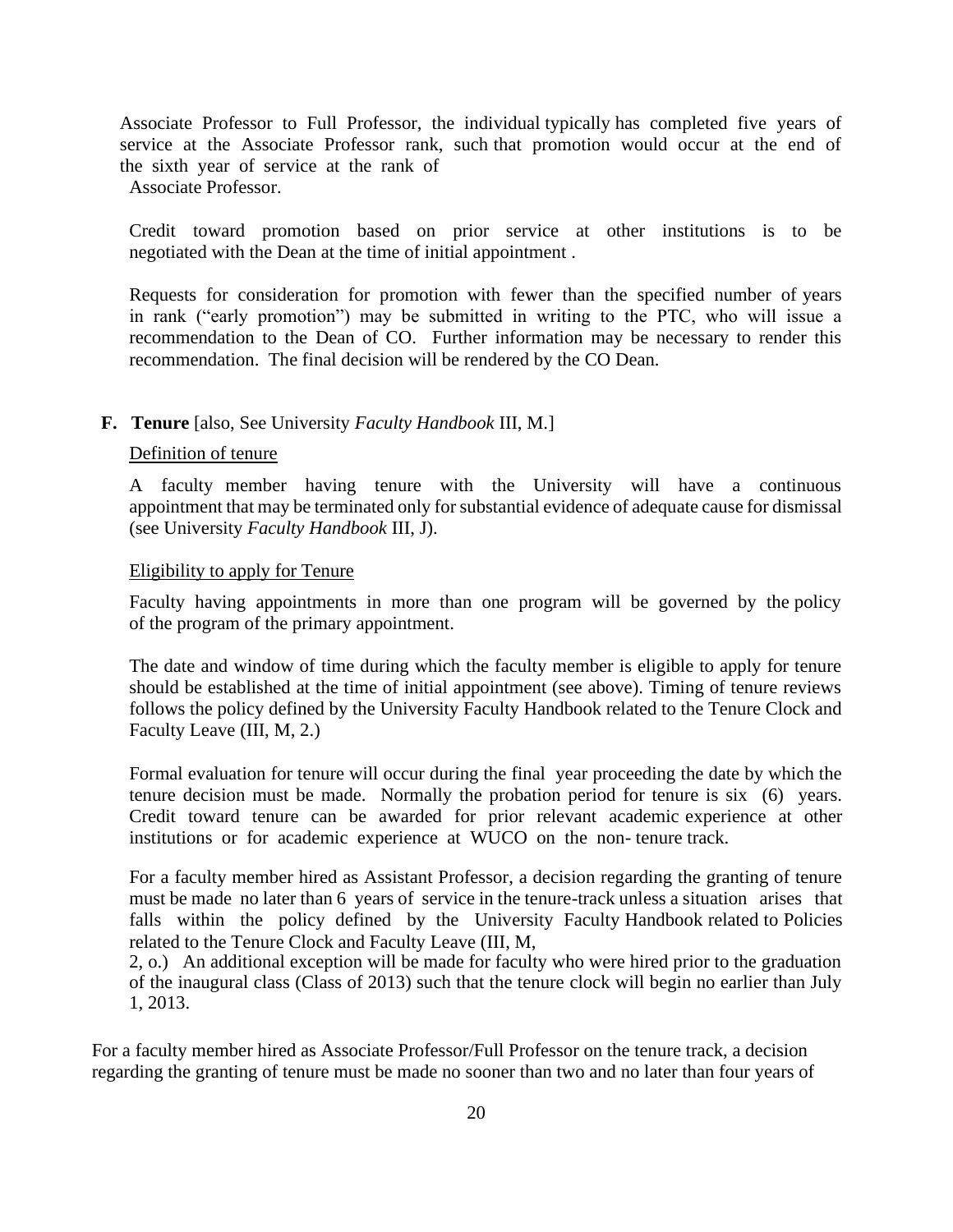service in the tenure-track or as stipulated in the employee's hiring contract.

If tenure is granted, tenure commences with the start of the next academic year. In any case in which tenure is not granted, the faculty member will be given a one-year terminal contract as specified in the UFH.

#### **G. File Development/Building Process**

The following is the process the faculty candidate should follow developing his/her file for the promotion review and tenure review processes.

Evaluation for promotion and tenure will be made by the College of Optometry PTC. An eligible faculty member will be invited by the Chair of the PTC to submit pertinent information pertaining to his/her evaluation no later than one month preceding the Committee's due date for such materials. Noteworthy information pertaining to the review that occurs after the due date for P&T Committee review may be added to a file either by the candidate or PTC chair up until the time when the PTC's due date for such materials. Ordinarily, requested materials will include but are not limited to the following:

The candidate shall provide:

- 1) An updated C.V.
- 2) Copies of any and all documents that support or are evidence of the faculty candidate's efforts in the areas of teaching, scholarship, and service
- 3) A narrative self-study. The narrative should include four (4) separate sections detailing accomplishments in teaching, scholarship, and service, and plans for future professional activity. Additionally, an introduction and conclusion section should be included.
	- a. The narrative on teaching should include: teaching philosophy, a description of overall efforts to become an effective teacher including a synopsis of student and peer evaluations and how they influenced teaching, and any special circumstances that helped or hindered teaching. It should be a minimum of 1 page in length.
	- b. The narrative on scholarship should explain area(s) of interest and the significance to the profession. This section should include summaries of research projects and other scholarly activity. State the long term goal(s) for scholarly activity and the general plan to achieve the goal(s). It should be a minimum of 1 page in length.
	- c. The narrative on service should provide a summary of the service rendered, beginning at initial appointment. Sustained efforts resulting in supportive, innovative, meaningful outcomes, and/or meritorious acknowledgment, should be reported. Leadership positions and accomplishments should be noted. It should be a minimum of 1 page in length.
	- d. The narrative on future professional plans should identify goals for continued teaching, scholarship, and service relative to the allocation of time specified in the annual contract. It should be a minimum of 1 page in length.
- 4) Names, addresses, and email addresses of at least six individuals who could serve as an outside evaluator of the faculty candidate's professional and scholarly performance. At least three of these evaluators should be able to provide 'arms- length' reviews; that is, free from bias, including bias due to close personal or professional relationship with the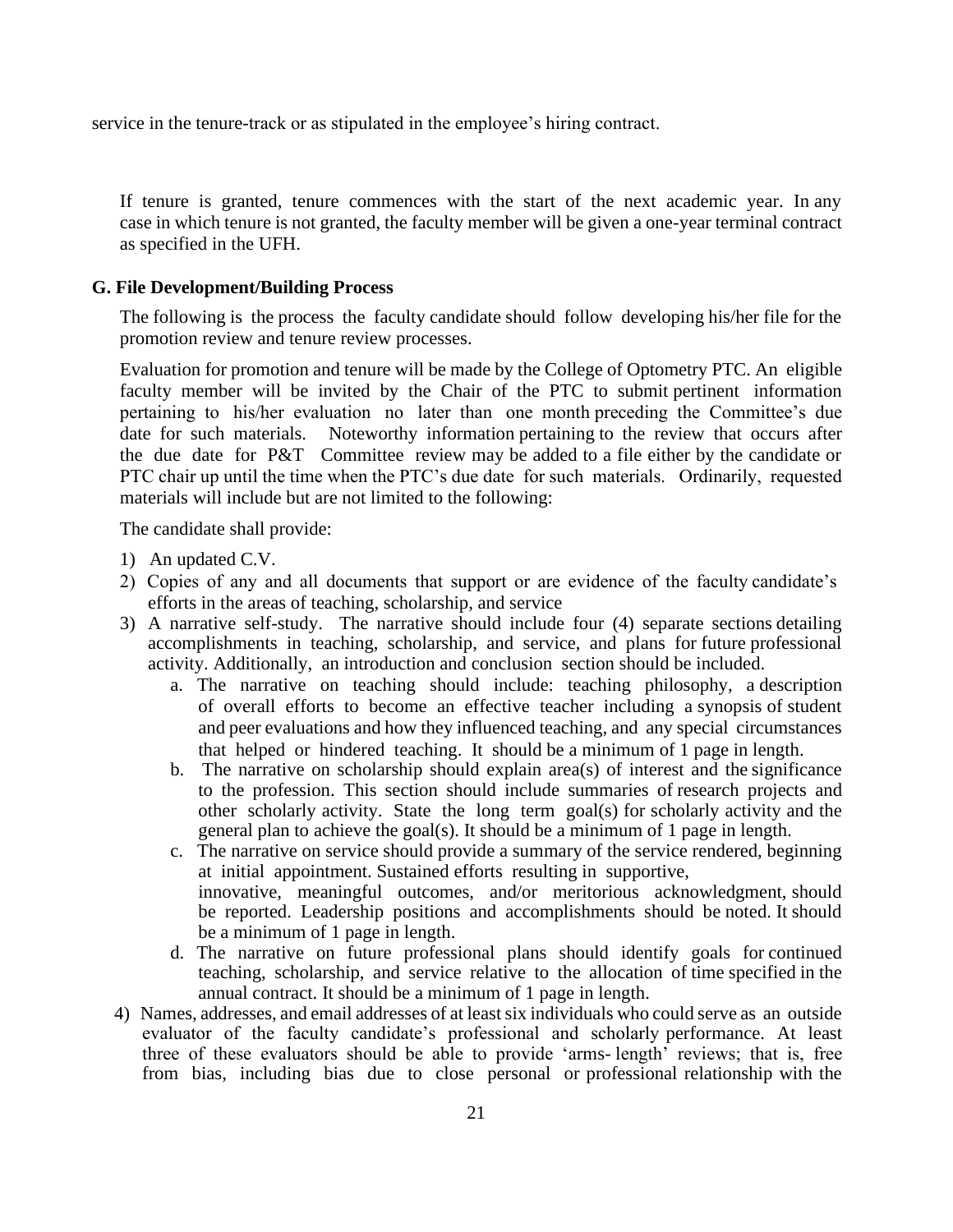candidate. The PTC understands that to have a meaningful evaluation the evaluator will have a professional relationship to a certain degree but the PTC's concern is to ensure that it is free from bias. The candidate should identify which names on the list are the 'arms-length' evaluators. The Chair of the PTC will solicit letters of review, and the candidate should not contact potential evaluators.

The PTC shall provide:

- 1. Student, peer, and outside group teaching evaluations, as applicable. Emphasis is to be placed on summative forms of evaluation, and formative evaluations should not be included in the promotion review file.
- 2. From the candidate's annual contracts during the evaluation period, the proportion of effort distributed between teaching, scholarship/research, and service.
- 3. Two to four letters of evaluation of scholarship from 'arms-length' reviewers, including but not limited to names provided by the faculty candidate. If there is a perceived conflict, the faculty candidate reserves the right to "contest" any of these evaluators but must provide a justifiable reason. The PTC must have at least 2 evaluations for the faculty candidate.
- 4. Three to five letters of evaluation from individuals selected by the candidate. These may be from persons internal or external to the University and do not need to be 'armslength' evaluations.
- 5. For Tenure review All annual tenure review reports by the PTC prior to the tenure evaluation.

Letters from outside reviewers remain confidential and are not available for the faculty candidate to review. All other material in the promotion review file is open to the faculty candidate.

Before submitting a narrative self-study, the faculty candidate will have the opportunity to review teaching evaluations and all tenure review reports in applicable cases. In addition, before the chair of the PTC recruits outside evaluators that were not included in the candidate's list, she or he will consult with the candidate to determine who could provide an 'arms-length' review.

It is the joint responsibility of the chair of the PTC and faculty candidate to assure the file is complete. Through the narrative self-study, the candidate makes the case that the information in her or his review file meets or exceeds the criteria for promotion and/or tenure. If there is any information that is absent from the faculty candidate's file, the PTC will review the file and determine the appropriate course of action (there may be a circumstance where the faculty candidate made every effort to complete his/her file but some of the information was out of the faculty candidate's ability to obtain).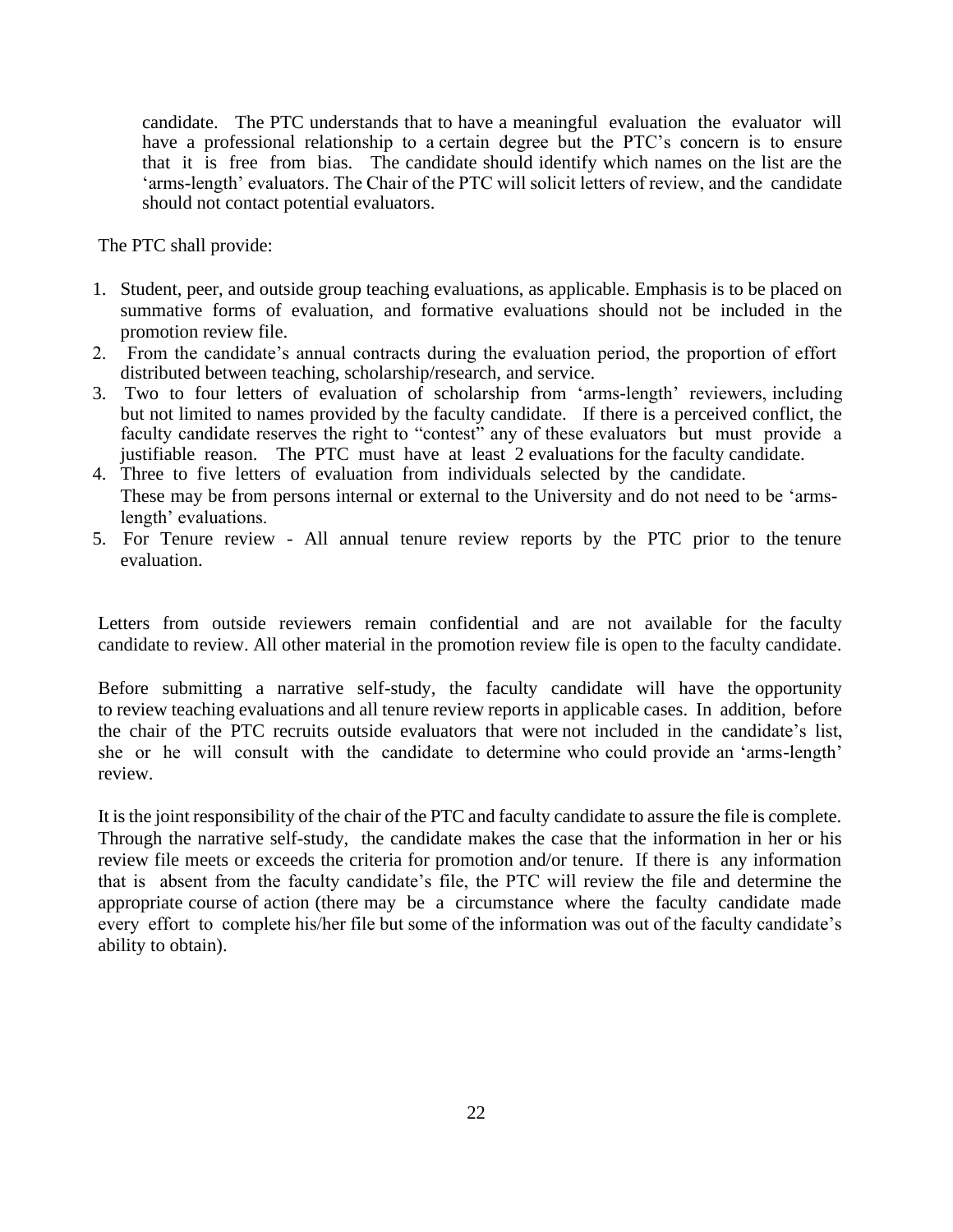## **H. File Review Criteria**

Promotion and tenure are based on merit and are earned by achievement, as evidenced by the faculty member's total contribution to the overall mission of the CO, and the promise of future continued professional development. Depending upon circumstances, promotion and tenure may be considered together or individually. In cases where promotion alone is awarded, the promise of eventual tenure is not implied by the promotion. The performance record of a faculty member being considered for promotion and/or tenure will be evaluated in terms of the following areas: teaching, scholarship, and service. Candidates for tenure must simultaneously obtain or hold the academic rank of Associate Professor or Full Professor to be awarded tenure.

Tenure, with all its attendant privileges represents the most significant commitment the University can make to a faculty member; hence, the criteria for tenure consideration includes additional teaching, scholarship, and/or service requirements that are measurable and beyond those criteria for non-tenure track faculty.

While the College as a whole must excel in all of the following areas, individual faculty members may contribute in some areas more than others, depending on their assigned percentage of time to each area. Therefore, in evaluating the candidate's qualifications for promotion and/or tenure, reasonable flexibility shall be exercised. The PTC will consider how a candidate distributed the proportion of effort in each evaluation area during the performance review period.

## **Criteria for Promotion and Tenure**

**A. Teaching Activities** - Teaching activities of different faculty members are highly variable, which makes it difficult to directly compare one candidate's performance with another. The PTC will therefore maintain some flexibility in determining whether all of the suggested criteria are met. The following are lists of criteria that the PTC feels are highly suggestive of a candidate who satisfies the teaching requirement for promotion from one academic rank to another or for tenure. These criteria may apply to teaching activity in any or all of the following: classroom, laboratories and clinics.

## **1. Criteria and Achievements (may include but are not limited to:)**

- Clinical Preceptor
- Instructor in a lecture or lab course
- Utilizes appropriate teaching tools (AV materials, laboratory equipment, etc)
- Participation in creation of test materials or proficiency objectives for lecture or lab courses
- Participation by invitation to present continuing education to professional groups (local societies)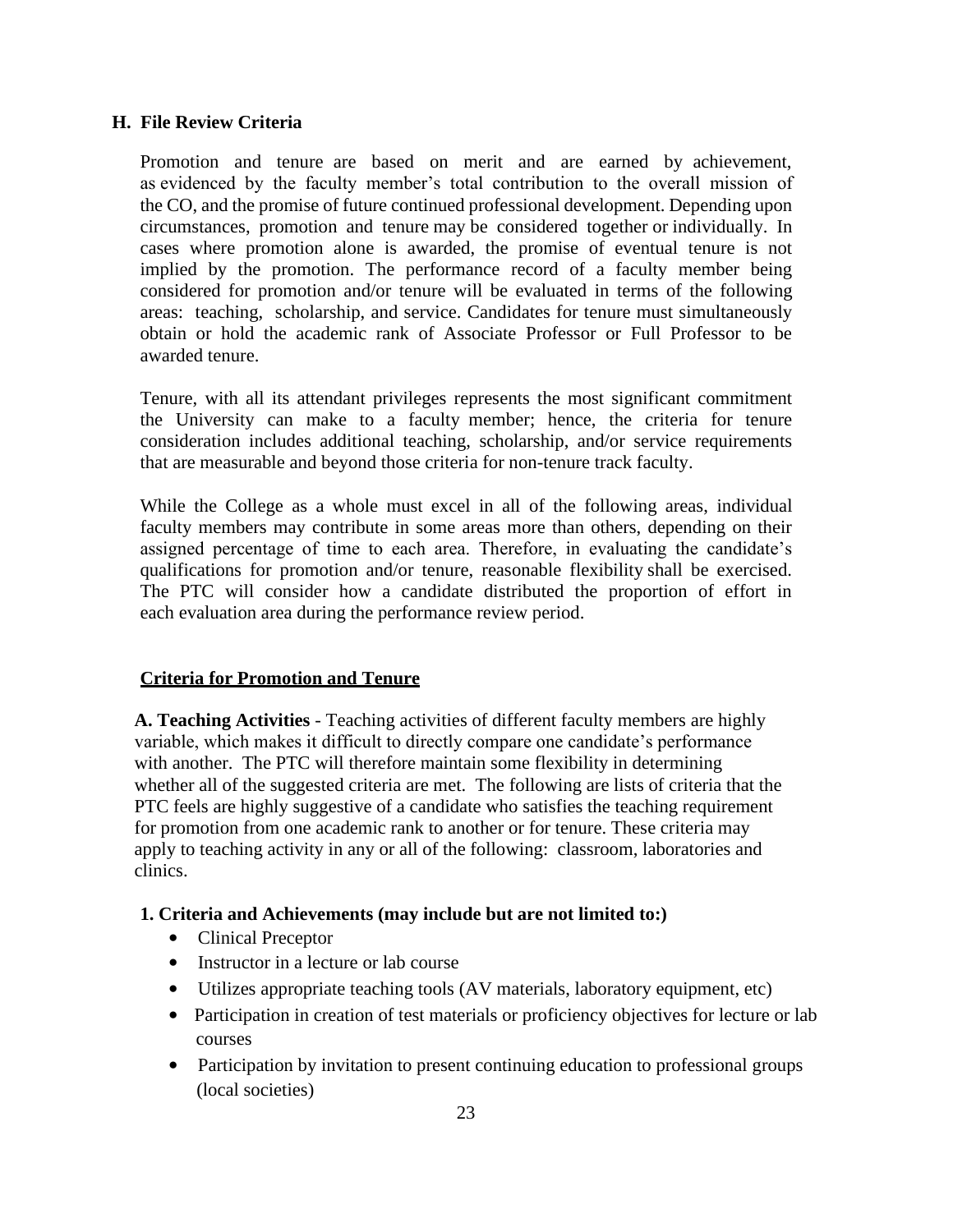- Participation in seminars/presentations to local community organizations/groups
- Participation in lectures/seminars to colleagues or faculty members of Western University (Western University – Grand Rounds)
- Demonstration of ability to independently design and present a course or a series of integrated learning experiences (i.e. elective courses, workshops)
- Demonstration of effective teaching abilities
- Demonstration of the ability to positively influence students
- Demonstration of ability to maintain and regularly update teaching materials
- Demonstration of ability to teach in a cooperative and professional manner with fellow faculty
- Contribution in optometry preparation courses by providing published examination review questions
- Participation by invitation in teaching program of other academic institutions
- Participation by invitation to present at nationally or internationally in an area of expertise
- Significant contribution in optometry preparation courses by providing a significant number of examination review questions and other review material.
- Participation in creation of manuals, chapters or textbooks
- Participation in mentoring of faculty members with less teaching experience
- Participation in mentoring of optometric students, resident, or graduate students in research or service projects
- Demonstration of contributions to interprofessional education
- Demonstration of the creation of innovative teaching methods
- Recognition of significant contributions earned/honorary appointments by professional organizations.

# **2. Evidence and Documentation**

- Review of feedback provided by individuals who currently are or who have served in supervisory roles of the candidate
- Review of letters of recommendation
- Review of teaching awards
- Review of feedback from peer review processes
- Review of student evaluations
- Review of teaching materials provided by the candidate (syllabi, handouts, outlines, examinations, etc.)
- Review continuing education evaluations and other evaluations obtained during the candidates lectures at regional, state, national and/or international meetings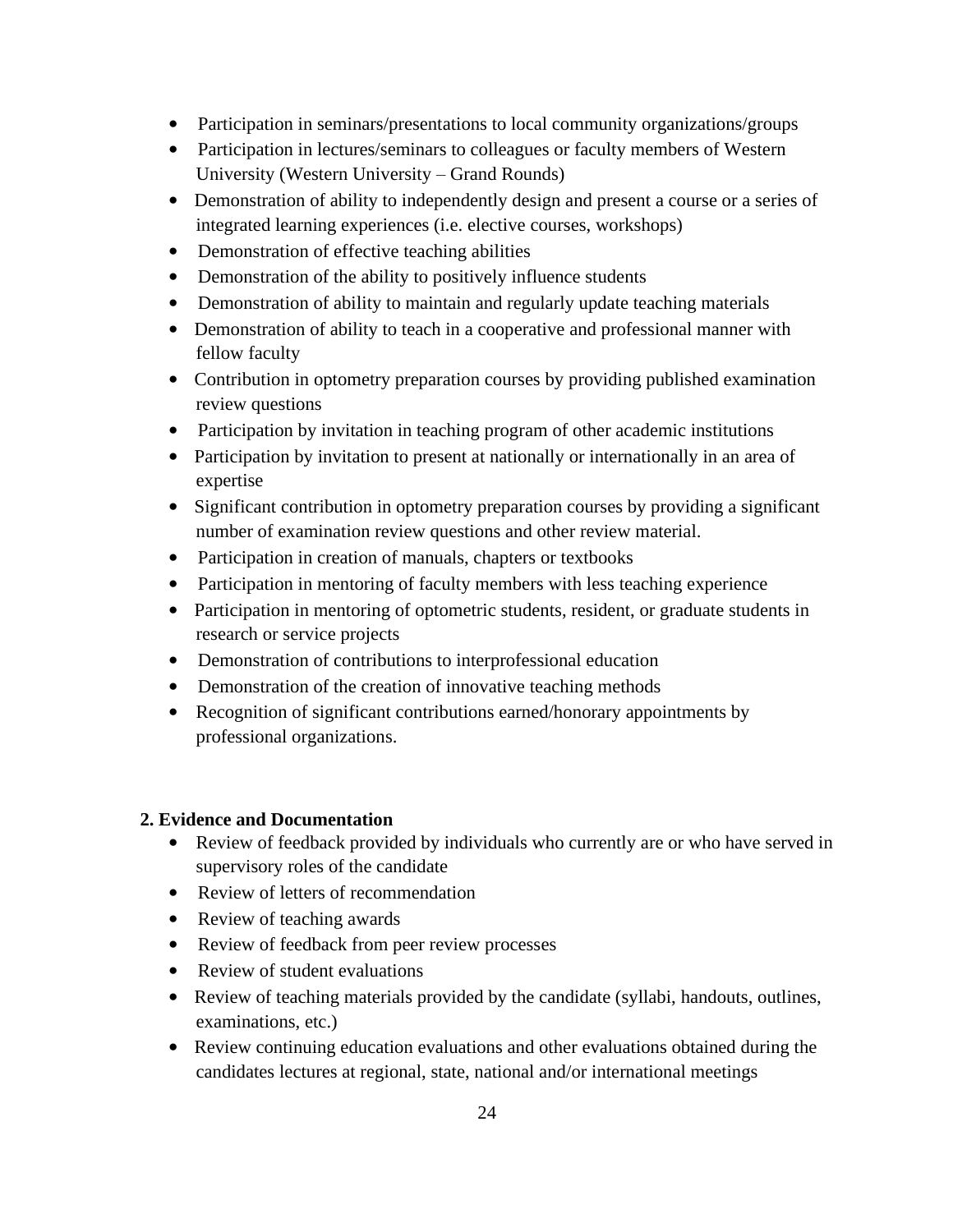**B. Scholarly Activities** - Candidates being evaluated for promotion/tenure must demonstrate evidence of research and/or scholarly activity since the time of their last promotion. These activities should lead to publications in peer-reviewed journals, presentations at scientific/clinical meetings, grant applications, and active participation in a research program. The publications and presentation may involve scientific, clinical, and/or educational research. The role of the candidate must be made clear in these activities. Preparation of a significant research grant application and/or scholarly activity even though the outcome was not successful, (including rejected manuscripts, submissions for meeting presentations/posters, rejected grant applications, and manuscripts that are still under review or need revision before acceptance) should be mentioned if it explains a significant gap in productive activity in this area.

The PTC recognizes the tendency to equate scholarly productivity with the number of publications. It also recognizes that the nature of the research interests of the candidate may be such that significant publications can only occur infrequently. Considerations will also be given to the extent to which the candidate is engaged in other activities, which contribute to the intellectual and functional life of the institution.

The PTC also recognizes that individual faculty members have different areas of interest, carry out different assignments, and make a wide variety of contributions to the College and the rest of the academic community. The following activities are examples of acceptable research and scholarly activities.

## **1. Criteria and Achievements (may include but are not limited to:)**

- Refereed or non-refereed publications
- Scientific papers or posters at meetings where abstracts are peer-reviewed
- Contribution of a book, book chapter, monograph, etc. which is reviewed by an editor/publisher and adds to the body of professional knowledge
- Serving as a moderator of scientific sessions
- Evidence of submission or funding of non-competitive/competitive funding for his/her research efforts
- Investigator on clinical trial or other research activities
- Manuscript reviewer/Editor or Editorial Board Member for a refereed journal
- Being an Editor of a multi-author book
- Evidence of internal or external funding for scholarly activities
- Supervision of junior faculty or graduate students with research/scholarly activities
- Development of new procedures, protocols, guidelines and/or techniques, including securing patents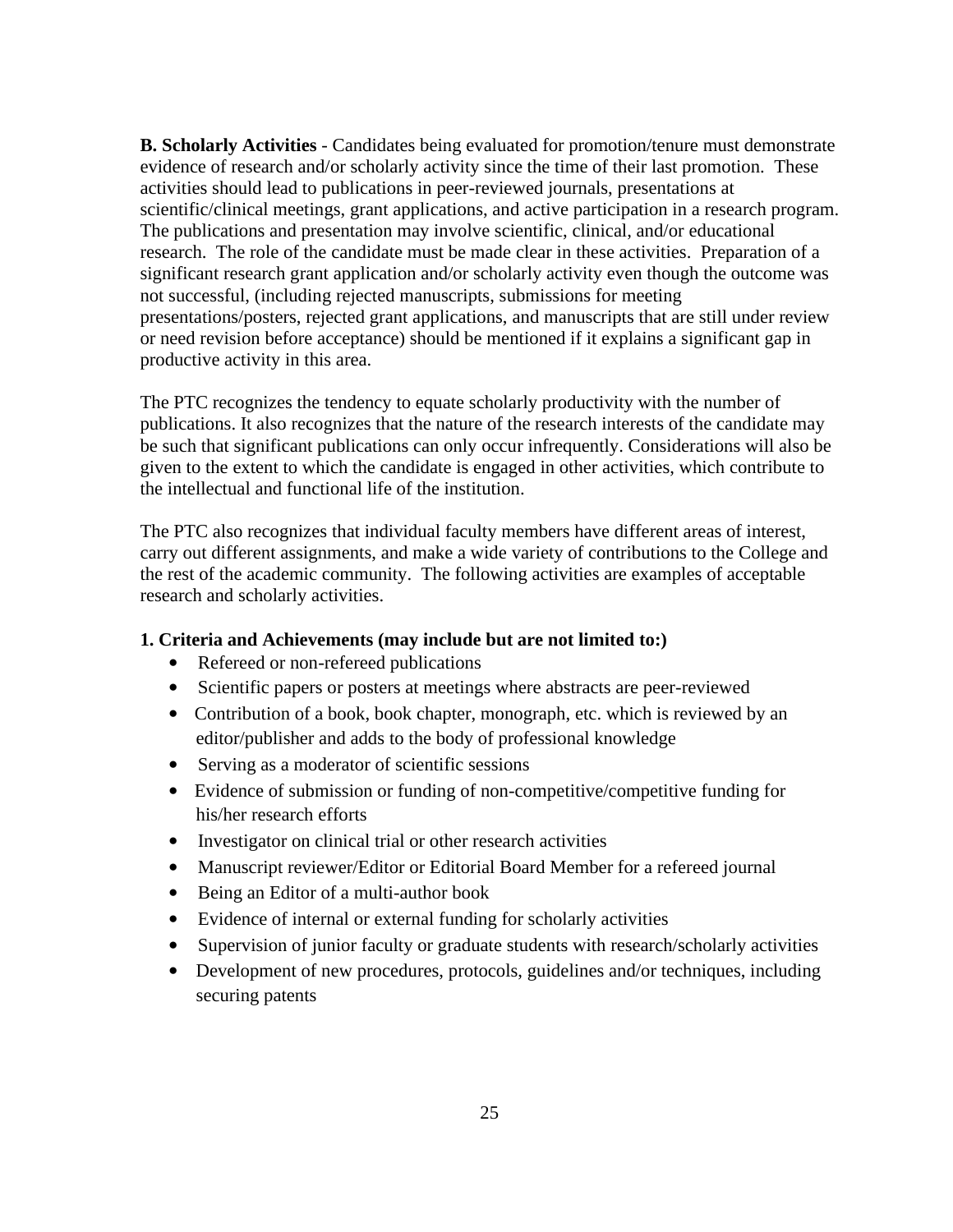# **2. Evidence and Documentation**

- Review of feedback provided by individuals who currently are or who have served in supervisory roles of the candidate
- Review of letters of recommendation
- Review of awards or recognitions for his/her research or scholarly activities in the field
- Feedback on the quality of scholarly work as assessed by outside, independent reviews
- Review of quality of research publications as indicated by impact factor and prestige of journals in which publications appear, and number of citations
- Broad adoption or use of techniques/tools/procedures by the profession

**C. Service Activities** - Service activities in this area should reflect one's involvement in the institution and community. Willingness to participate and compatibility in one's working relationship with others should be exhibited. The following are lists of activities that the PTC feels are highly suggestive of a candidate who satisfies the service requirement for promotion from one academic rank to another or for tenure.

# **1. Criteria and Achievements (may include but not limited to:)**

- Leadership roles in the university or college
- Committee service in the university or college
- Departmental service in the university or college
- Administrative service in the university or college
- Obtaining or maintenance of Fellowship or equivalent in professional associations (AOA, AAO, ARVO, COVD, etc.)
- Participation/Leadership role on professional committees (AAO section, ARVO committees, AOA committees, COVD committees, APHA section, etc.)
- Service-related presentations at professional meetings/seminars
- Presentations or providing educational services to the community
- Faculty Advisor for student organizations
- Participation/Leadership role in vision screenings / humanitarian services (VOSH, Lion's Club, Red Cross, etc.)
- Service to professional organizations and associations (international, national, state, local)
- Participation/Leadership role in interprofessional activities
- Participation/Leadership role on advisory or editorial boards of journals, or professional societies
- Reviewer for granting agencies (NIH, NEI, or similar national and international organizations)
- Awards, honors, and other service achievements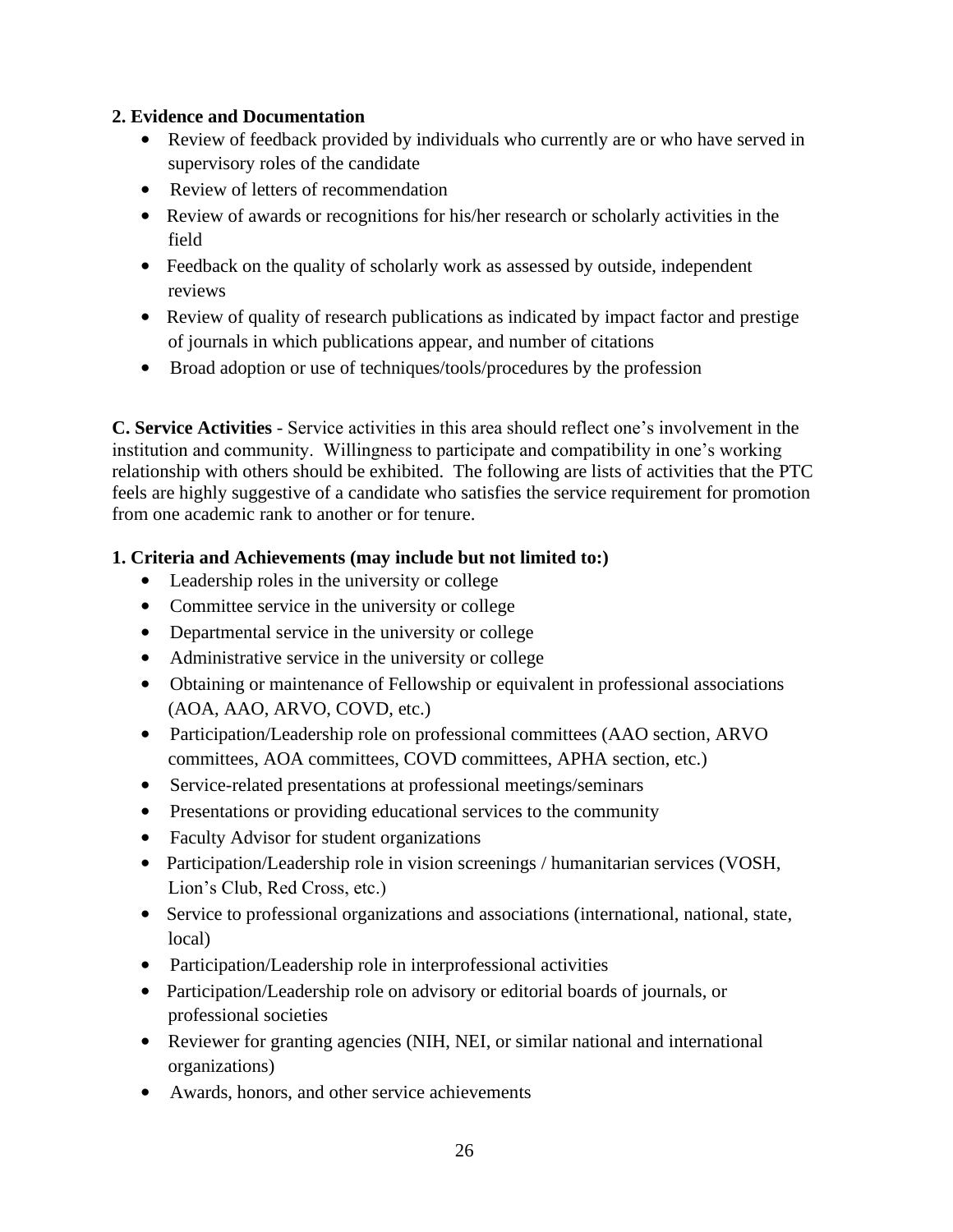## **2. Evidence and Documentation**

- Review of feedback from colleagues or peers who participated in the same/similar service activities
- Review of letters of recommendation
- Review of letters or acknowledgements
- Review of recognition or awards for service activities

**Promotion or appointment to associate professor with tenure** requires excellence in scholarship and at least good performance in the other two areas of evaluation, and the promise of continued professional growth.

**Promotion or appointment to associate professor without tenure** requires excellence in teaching and at least good performance in the other two areas of evaluation, and the promise of continued professional growth.

**Promotion or appointment to full professor with tenure** requires continued professional development and sustained records of accomplishment in all three areas (scholarship, teaching and service), demonstrated excellence in scholarship and either teaching or service, and national and/or international recognition for excellence in one or more of the areas evaluated.

**Promotion to full professor without tenure** requires continued professional development and sustained records of accomplishment in all three areas (scholarship, teaching and service), demonstrated excellence in teaching and either scholarship or service, and national and/or international recognition for excellence in one or more of the areas evaluated.

**In cases where the faculty is an associate professor without tenure**, granting tenure requires excellence in scholarship, at least good performance in the other two areas of evaluation, and the promise of continued professional growth.

**In cases where the faculty is a full professor without tenure**, granting tenure requires continued professional development and sustained records of accomplishment in all three areas (scholarship, teaching and service), demonstrated excellence in scholarship and either teaching or service, and national and/or international recognition for excellence in one or more of the areas evaluated.

# **I. Post-File Review**

The PTC will make one of the following recommendations with adequate explanation. In cases of tenure-track faculty:

- promotion with tenure
- promotion without tenure
- promotion alone once tenure has been attained by the candidate
- deny promotion and/or tenure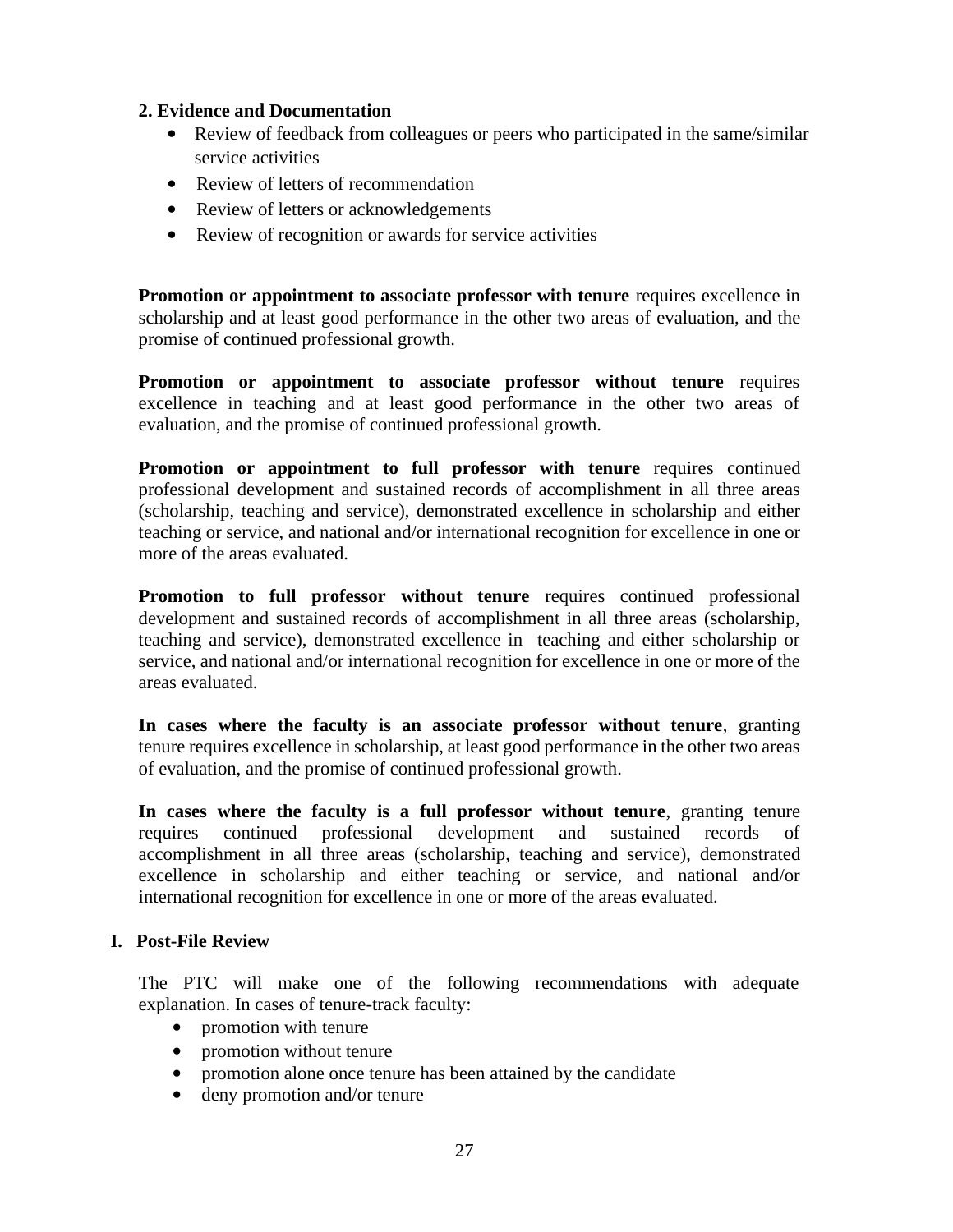In the case of non-tenure track faculty, recommendations will be made to grant or deny promotion. The results of the PTC's deliberations will be given in writing to the candidate, the Dean of the College of Optometry, and the Provost of the University.

If the candidate, Dean, or Provost do not concur with the recommendations of the PTC, the PTC must be notified by each with a written explanation. These dissenting opinions will become part of the candidate's review file and will be distributed by the PTC to the Dean and Provost. The candidate may make additional written comments to address concerns raised in dissenting opinions by either the Dean or the Provost; these additional comments will be given to the PTC, placed in the candidate's review file, and distributed to the Dean and Provost.

The Provost will notify the candidate, Dean, and PTC in writing of the final decision.

# **J. Promotion Criteria – Auxiliary Faculty**

Evaluation will be performed by the Associate Dean of Academic Affairs according to the distribution of effort that has been negotiated in the member's contract.

# **K. Annual Performance Evaluations** [See University *Faculty Handbook* III, D.]

In order to provide an informed basis for the Dean to make recommendations to the Provost regarding merit-based salary increases (as required in the University *Faculty Handbook* III, D.), and in order for the College of Optometry to align financial incentives with exemplary service, the Dean shall oversee an annual faculty performance review. These evaluations will be aligned with the annual distribution of effort agreed on for each faculty member. The Dean will then convey his/her recommendations to the University administration.

# Distribution of Effort [See University *Faculty Handbook* III, L.]

At the time of the annual renewal of contracts (but not as part of the contract or salary negotiations), each individual faculty member will negotiate with the Associate Dean of Academic Affairs regarding how they will expend their efforts for the coming year. These negotiations will encompass teaching (including clinical preceptor), scholarship, research, and service and will be expressed as a percentage of effort. Reasonable performance outcomes will be discussed and documented, and will vary depending on whether the faculty member is a full-time employee, or a part-time employee.

# **L. Periodic Tenure and Promotion Review**. [See University *Faculty Handbook* III, M, 2.]

Prior to attaining tenure, the PTC will provide annual reviews of all tenure-track faculty to report on progress toward achieving tenure. Non-tenure track faculty will receive a review in their third year in rank to report on progress toward achieving promotion.

# **M. Post-Tenure Review** [See University *Faculty Handbook* III, M.]